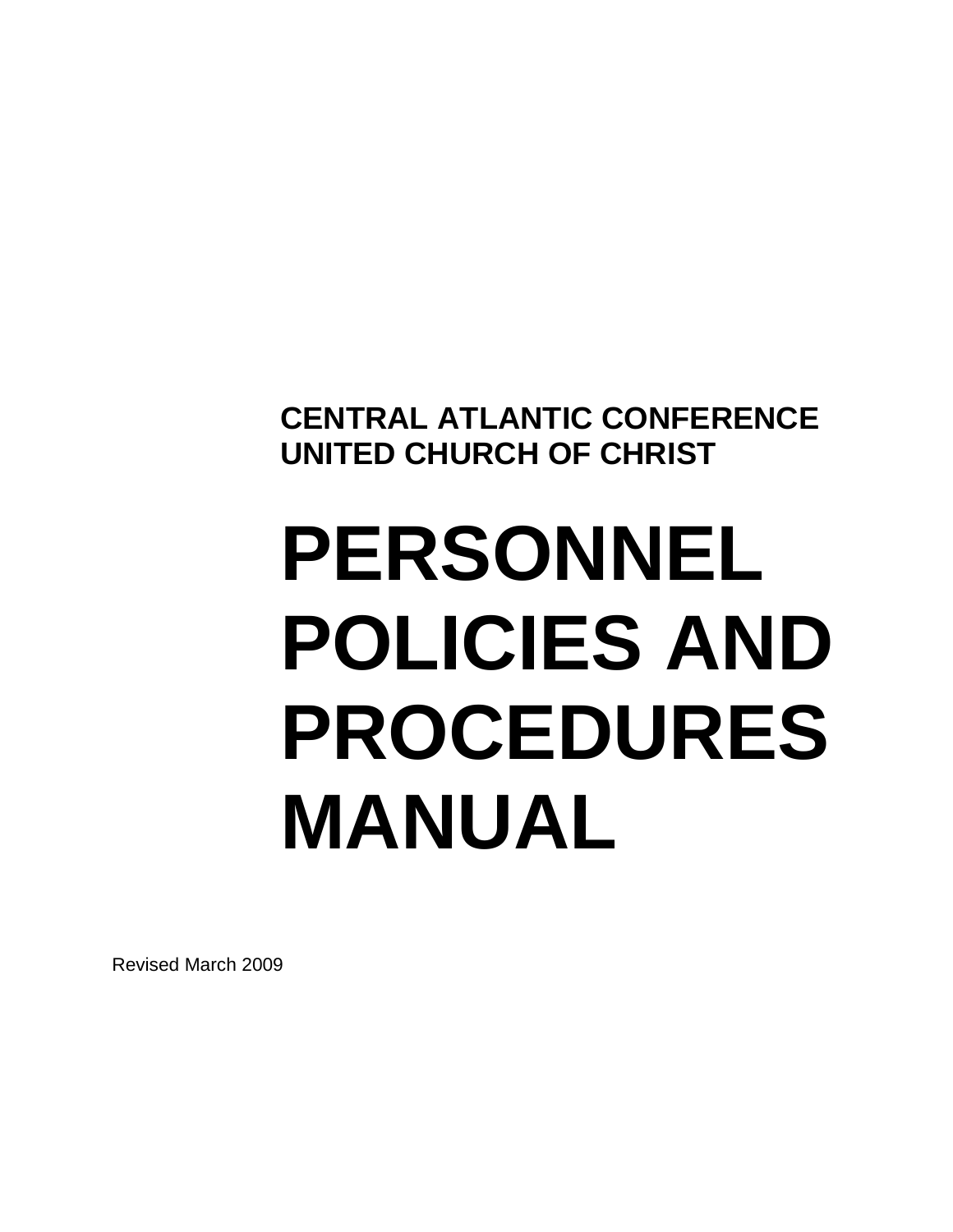## **TABLE OF CONTENTS**

| VII. Determination of Salary or Wages and Total Compensation 8                                                  |  |
|-----------------------------------------------------------------------------------------------------------------|--|
|                                                                                                                 |  |
|                                                                                                                 |  |
|                                                                                                                 |  |
|                                                                                                                 |  |
| XII. Health Insurance <b>constructed and the Construction Construction</b> and the <b>XII.</b> Health Insurance |  |
|                                                                                                                 |  |
|                                                                                                                 |  |
|                                                                                                                 |  |
|                                                                                                                 |  |
|                                                                                                                 |  |
|                                                                                                                 |  |
|                                                                                                                 |  |
|                                                                                                                 |  |
|                                                                                                                 |  |
|                                                                                                                 |  |
|                                                                                                                 |  |
|                                                                                                                 |  |
|                                                                                                                 |  |
|                                                                                                                 |  |
|                                                                                                                 |  |
|                                                                                                                 |  |
|                                                                                                                 |  |
|                                                                                                                 |  |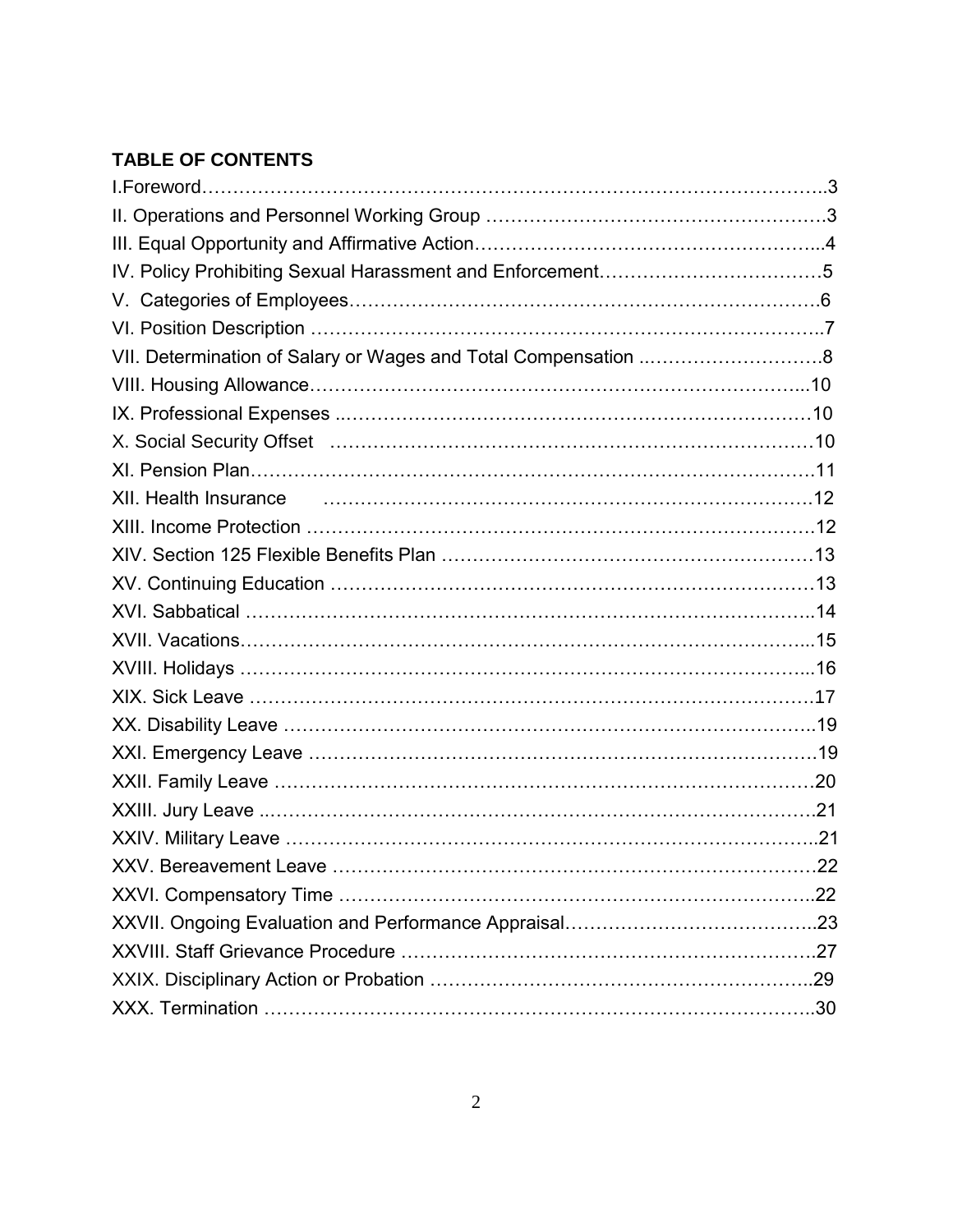#### **I FOREWARD**

This Manual contains statements of personnel policies and procedures that have been developed by the Operations and Personnel Working Group ("O&P") of the Central Atlantic Conference ("CAC" or "Conference") and approved by the Board of Directors ("Board") of the Conference. The Manual will help employees understand the terms of their employment. It is also an aid for the O&P, the Conference Minister, the Associate Conference Ministers, and the Board in dealing with personnel matters of the Conference.

The materials contained in this handbook are presented for information purposes and can be changed at any time by the Conference with or without notice. These materials do not constitute an employment contract, expressed or implied. All Conference employees are employees-at-will and either the employee or the Conference can terminate the employment relationship at any time for any reason not prohibited by law. No representative of the Conference has the authority to enter into an agreement with an employee that is contrary to the foregoing.

#### **COMMITMENT TO CONFIDENTIALITY**

In dealing with personnel matters, confidentiality will be maintained to the extent practicable and appropriate under the circumstances to protect the privacy of the persons involved. Information concerning an employee grievance or harassment complaint will be received in confidence. Supervisors, other members of the staff and members of the Board of Directors will discuss such complaints only with those individuals who are involved in processing them.

#### **II OPERATIONS AND PERSONNEL WORKING GROUP**

#### **A. POLICY**

The O&P is responsible for (1) developing policies and procedures concerning employment of Conference personnel; (2) seeing that all employees receive appropriate performance evaluation; (3) initiating schedules of compensation for all employees; (4) maintaining oversight of employee morale; and (5) approving employee contracts as authorized by the Board. Final approval of regulations and of compensation schedules rests with the Board.

 The O&P shall be composed of (1) a chairperson, who shall be appointed annually by the President from among the Board of Directors immediately following the Annual Meeting and (2) Board representatives from each Association, if possible. The Conference Minister and President, or their designees, shall be ex-officio members with voice but no vote.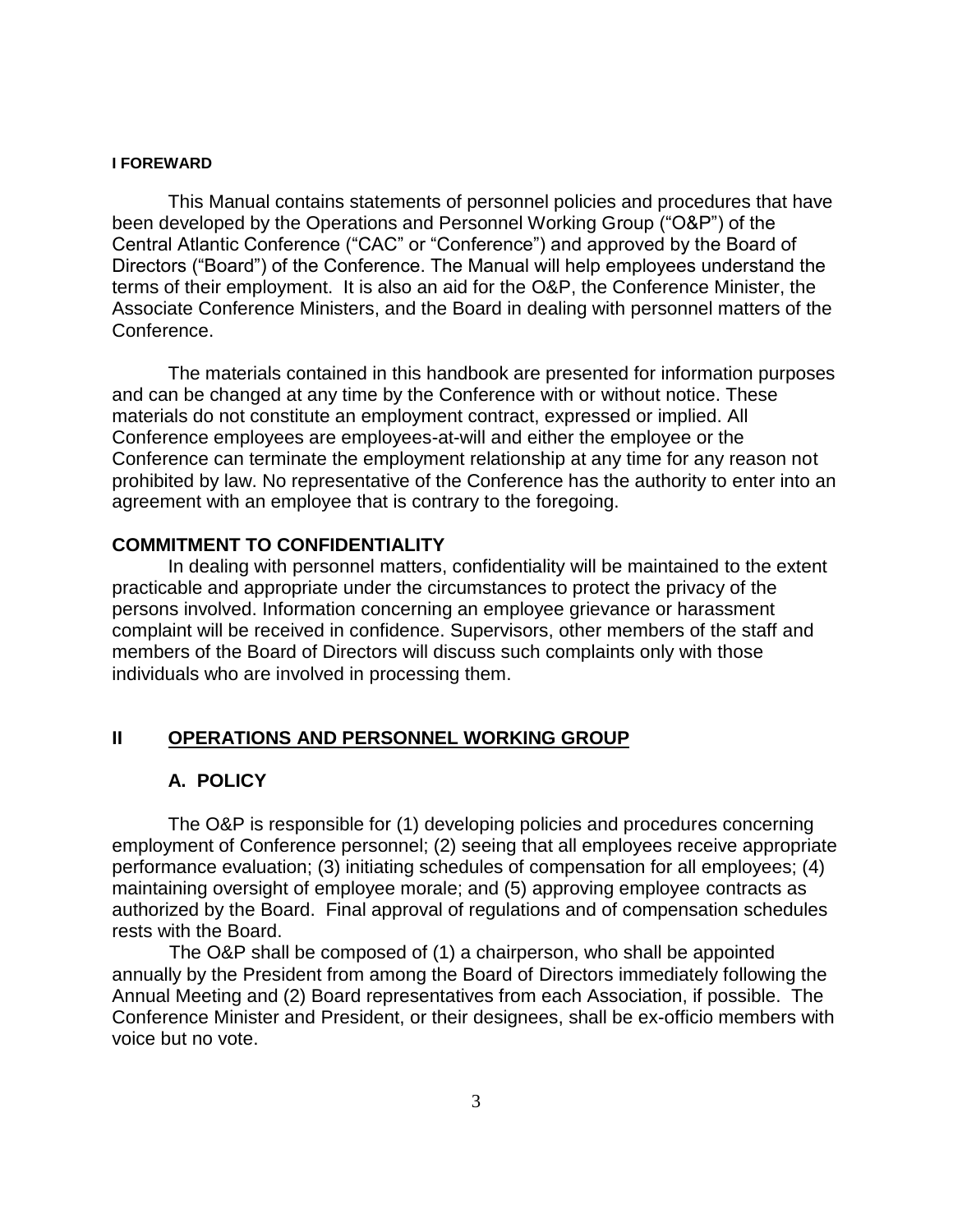#### **B. PROCEDURE**

The O&P shall take into account the differing time frames that may be needed concerning ongoing evaluations. It shall meet at least three times yearly to carry out its duties. The O&P shall be responsible for the following:

- a. Conducting the periodic performance review of the Conference **Minister**
- b. Asking the Conference Minister to conduct the periodic performance reviews of Associate Conference Ministers.
- c. Asking the Conference Minister to ensure that annual Employee Appraisals are completed.
- d. Making recommendations to the Board regarding compensation and salary ranges for positions.
- e. Implementing the grievance procedures provided for in this Manual.
- f. Making recommendations to the Board for changes to this Manual.
- g. Initiating and/or approving position descriptions for the Ministry Team and all CAC employees.
- h. Authorizing the employment contracts for support staff within (1) the specified guidelines of Budget and Finance salary parameters; (2) the staff configurations as determined by the Board; (3) the policies and procedures as set forth in this Manual; and (4) the recommendations of the Conference Minister**.**

#### **III EQUAL OPPORTUNITY/AFFIRMATIVE ACTION**

#### **POLICY**

The Conference affirms its moral and legal commitment to support and implement a program of equal employment opportunity which does not discriminate against any employee or applicant because of race, color, national origin, sex, sexual orientation, age or physical disabilities.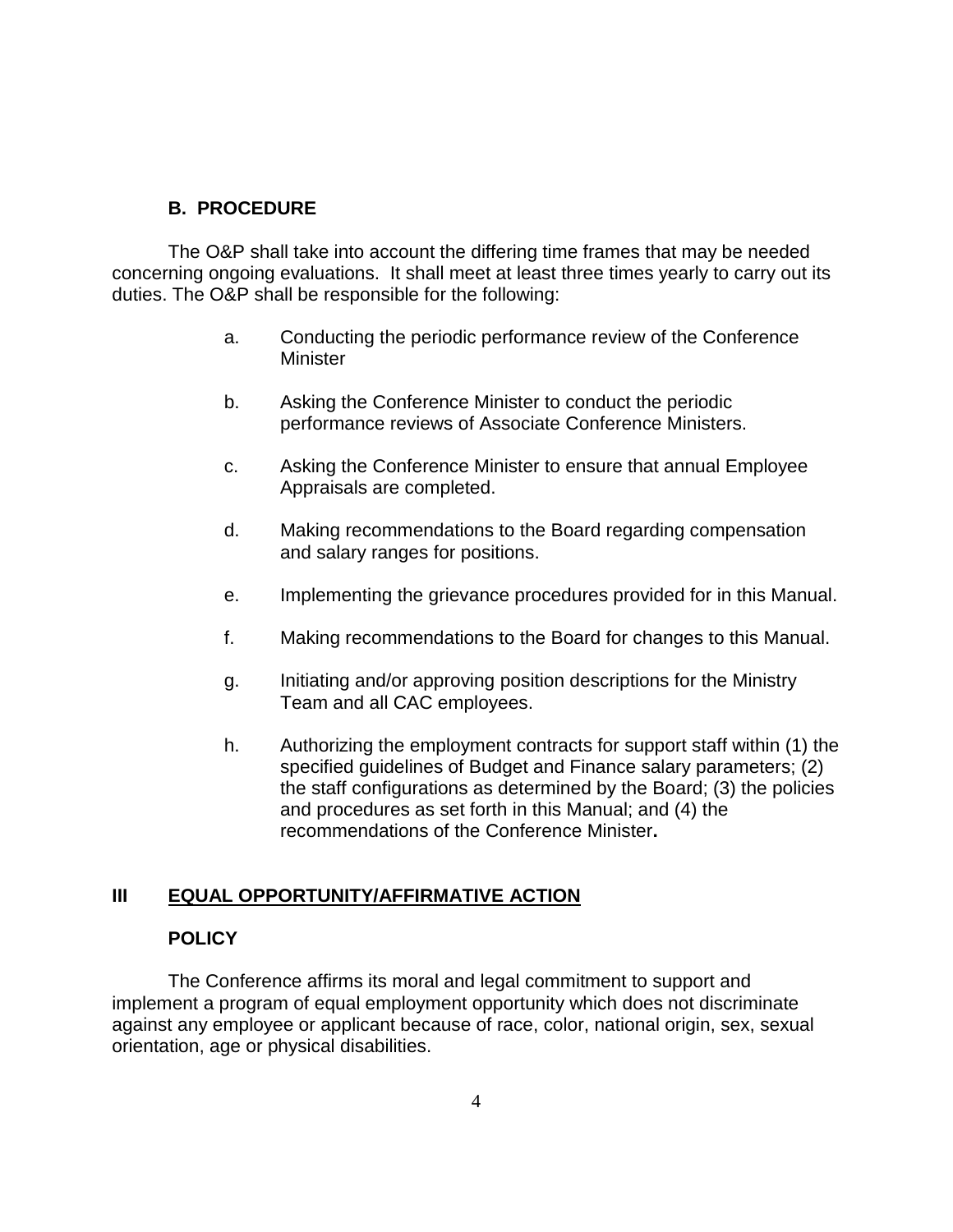The CAC affirms the actions of General Synods of the United Church of Christ in keeping with equal employment opportunity and affirmative action.

#### **IV POLICY PROHIBITING SEXUAL AND OTHER FORMS OF HARASSMENT AND ENFORCEMENT GUIDELINES**

#### **A. POLICY**

The purpose of this policy is to afford all employees a workplace free from sexual and other forms of harassment. The Conference strictly prohibits unwelcome sexual advances, requests for sexual favors, and other verbal or physical conduct of a physical nature when particularly: (1) submission to such conduct is made either explicitly or implicitly as a term or condition of an individual's employment; (2) submission to or rejection of such conduct by an individual is used as the basis for employment related decisions affecting such individual; and/or (3) such conduct has the purpose or effect of unreasonably interfering with an individual's work performance or creating an intimidating, hostile or offensive working environment.

Not all conduct, even though rude or in poor taste, violates this policy or the law. However, repeated comments or conduct of a sexual nature made after a request to stop such behavior and which have the purpose or effect of interfering with an employee's work or work environment generally will be treated as harassment. Employees found to have violated the policy prohibiting sexual harassment will be subject to disciplinary action including, in appropriate cases, termination from employment.

#### **B. GUIDELINES**

These guidelines provide an avenue for an employee to come forward freely who has (1) a complaint of sexual or other form of harassment, (2) a complaint or question about conduct that may constitute sexual or other harassment, or (3) a concern about a situation where it is believed that it may lead to sexual harassment unless dealt with promptly.

These guidelines assume that all employees recognize that in order for the Conference to maintain a workplace free from sexual or other forms of harassment, employees having concerns or complaints must bring them to the attention of one in authority.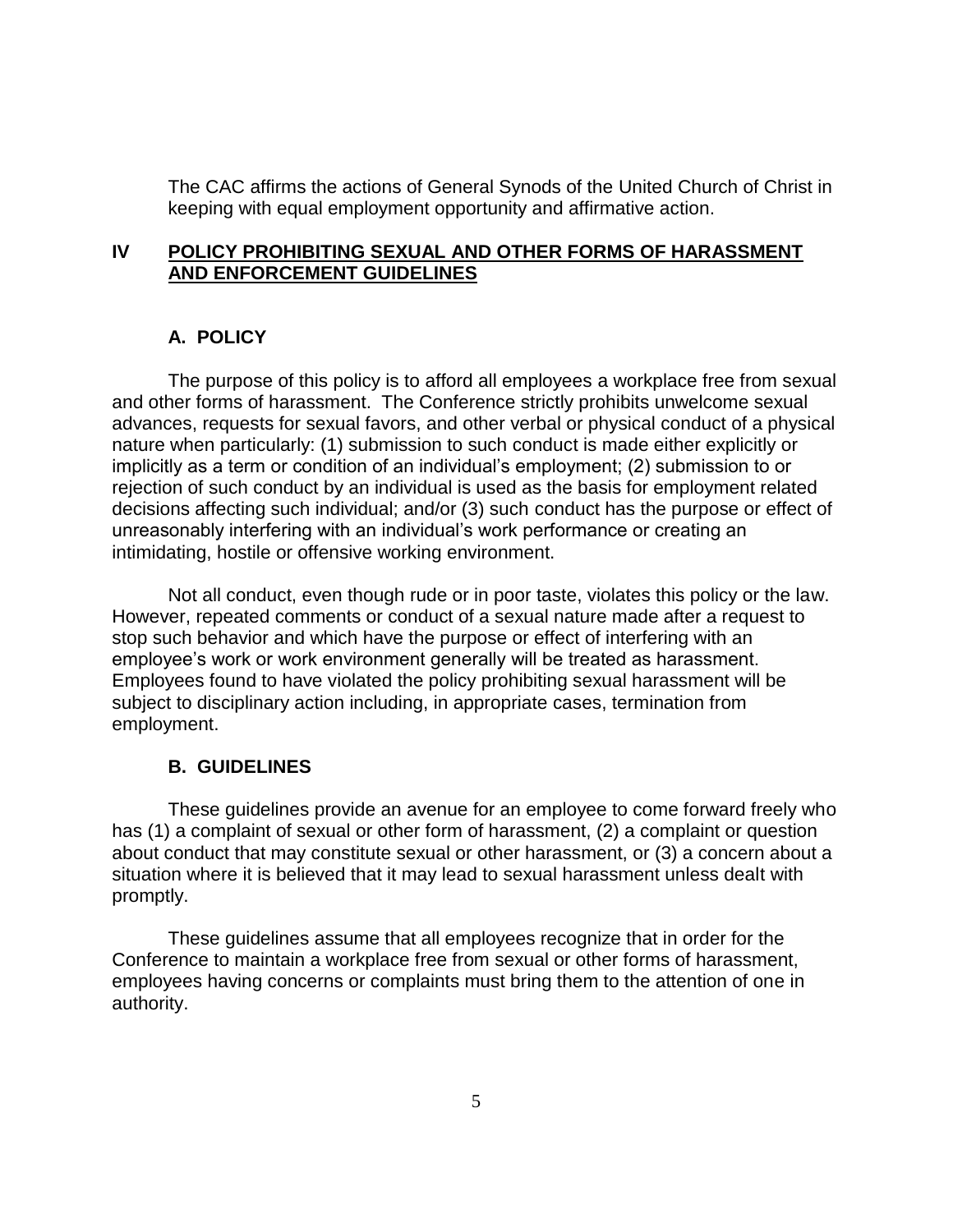Any employee who has a complaint of sexual or other harassment or a concern about potentially harassing conduct should immediately report it to the Conference Minister. Once a complaint has been made, the Conference Minister will investigate the complaint by, at a minimum, interviewing the complainant and the alleged harasser. The Conference Minister will determine what action, if any, should be taken. If the complaint or concern can be resolved by the Conference Minister to the satisfaction of the complainant and in a manner consistent with CAC policy, the Conference Minister will describe the incident in general terms without revealing names to the O&P and report that the matter has been appropriately resolved. If more serious discipline or discharge is warranted, the Conference Minister will so advise the O&P. Where a charge of sexual harassment is brought against the Conference Minister, an Associate Conference Minister or their spouse/partner who is an authorized minister of the UCC, the most current procedures outlined in "A Recommended Protocol To Be Used When A Fitness Review For Ministry Of A Conference Minister Is Warranted" will be followed. [available from the Office of General Minister and President]

#### **C. RETALIATION**

The Conference will not retaliate against an employee who makes a bona fide sexual or other harassment complaint, or participates in the investigation of such a complaint, nor tolerate any retaliation by any employee against an employee who makes or participates in the investigation of a bona fide complaint.

#### **V CATEGORIES OF EMPLOYEES**

#### **A. POLICY**

Persons employed or retained to work for the Conference shall be placed in a specific work classification according to the nature of the work to be performed. Certain work classifications shall be further subdivided according to duration of employment and length of workweek; this shall be termed the employee's time classification. Benefits available to employees shall depend on the employee's classifications.

- 1. Work Classification. Every person employed or retained by the Conference shall be classified in one of the following categories:
	- a. Conference Ministry Team. This includes the Conference Minister and Associate Conference Ministers called by the Central Atlantic Conference or the Board of Directors.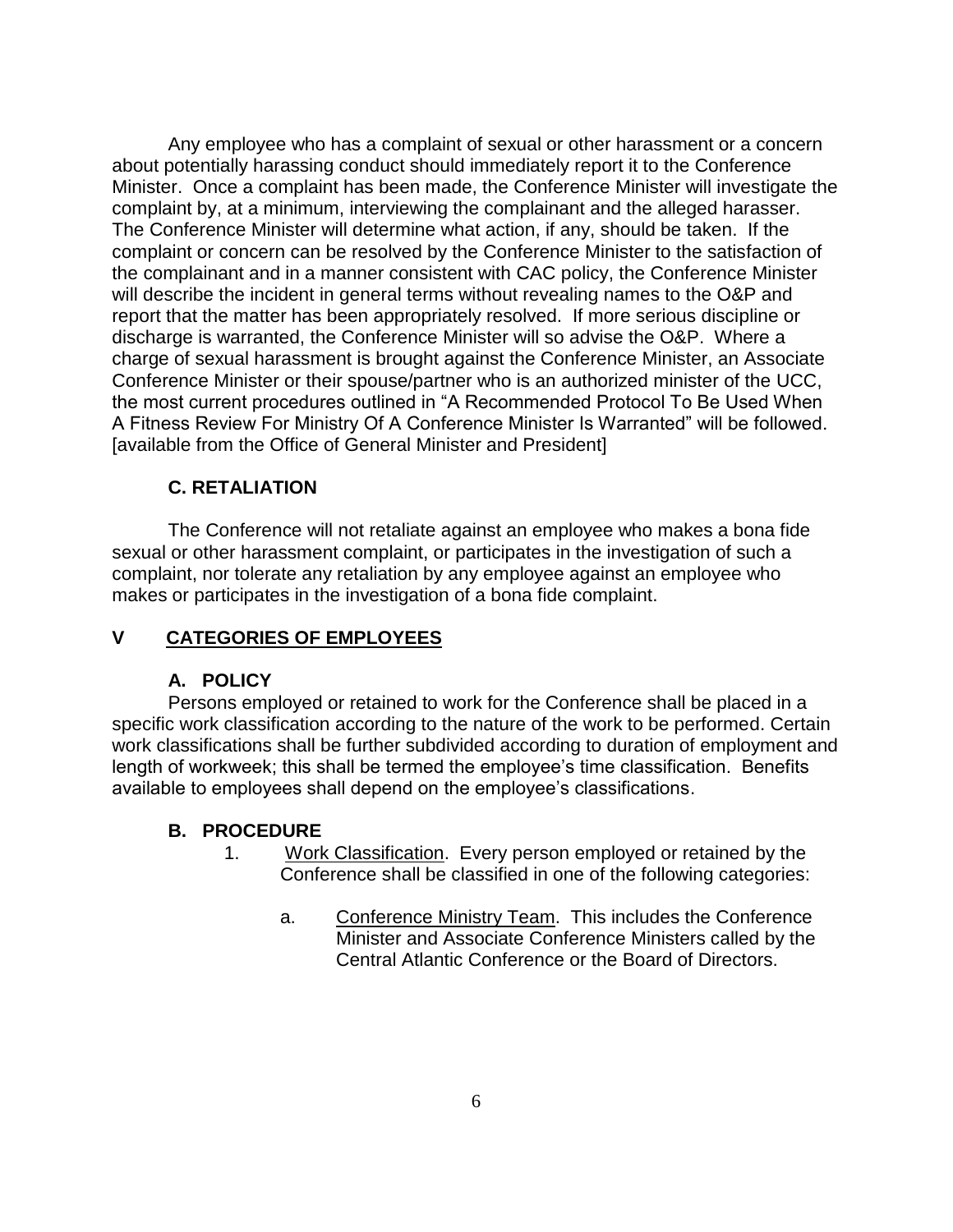- b. Professional Staff. This includes non-ordained employees.
- c. Consultants/Contractors. This includes self-employed specialists retained to perform specific tasks for the Conference within a clearly defined time period as authorized by the Board.
- d. The Board of Directors may determine other categories of employees as needed.

## 2. Time Classification of Employees

a. Length of Employment 1. Regular Employees. Employees whose anticipated period of employment is for more than one year.

> 2. Temporary Employees. Employees whose anticipated period of employment is for less than one year.

b. Full-Time/Part-Time 1. Full-Time Employees. Employees whose scheduled workweek is 30 hours or more.

2. Part-Time Employees. Employees whose scheduled workweek is less than 30 hours.

## **VI. POSITION DESCRIPTION**

## **A. POLICY**

The Conference recognizes the need for each employee to have a clear guide to the duties, requirements, and responsibilities of the position the employee occupies. It further recognizes the need for periodic review and revisions.

- 1. Responsibilities of the Conference Ministry Team
	- a. Members of the Conference Ministry Team
		- 1) Conference Minister: Basic duties of this position are described in the CAC Bylaws. More specific work objectives, reflecting current Conference needs, may be prepared by the O&P in consultation with the Conference Minister and approved by the Board.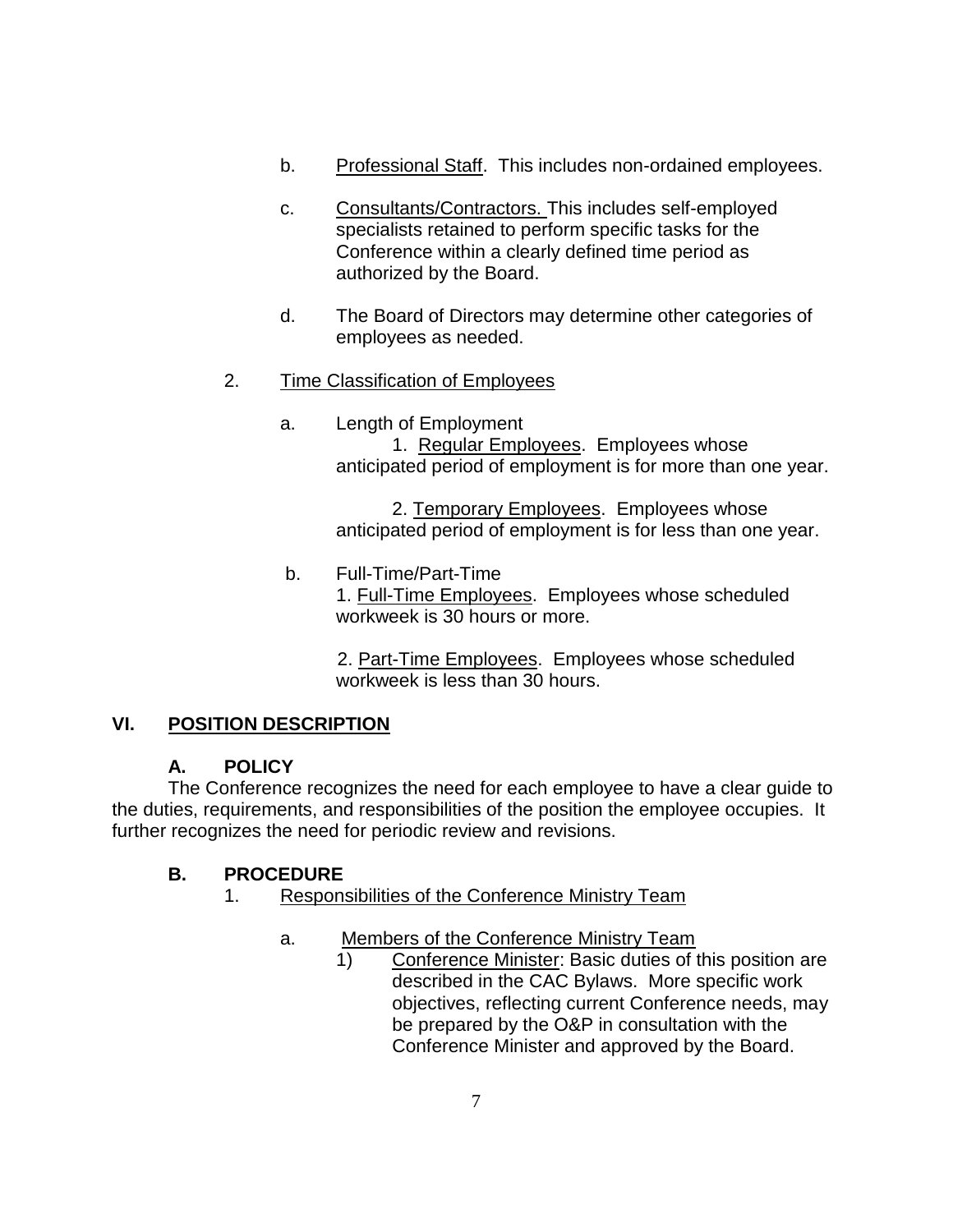2) Associate Conference Ministers: Associate Conference Ministers may be either full-time or parttime employees. Basic work objectives, reflecting current Conference and Association needs, will be prepared by the O&P in consultation with the Conference Minister and the Associate Conference Minister(s) and approved by the Board.

> In cases where ACMs have additional duties that they are expected to perform beyond the basic duties of an ACM, they shall be specified in their position description and reviewed as described herein.

- b. Professional Staff: A position description including information pertaining to skills, knowledge and background required and supervisory relationship shall be prepared for each position by the supervisor having direct knowledge of the requirements in consultation with the Conference Minister. The Conference Minister shall submit this information for approval to the O&P.
- 2. Review The Conference Minister and the O&P Working Group shall periodically review each position description, in consultation with the employee.
- 3. Copies to be provided Every employee shall be provided with a current copy of her/his position description. Signed copies shall be kept on file in the Conference personnel records, and provided to the O&P Chair.

#### **VII DETERMINATION OF SALARY OR WAGES AND TOTAL COMPENSATION**

#### **A. POLICY**

Total compensation for the various employment categories shall include basic cash salary or wages, plus other benefits the employee is eligible to receive according to this Manual. It should be noted that unemployment insurance is not provided. The O&P shall review total compensation annually. Compensation is subject to approval by the Budget and Finance Working Group and the Board.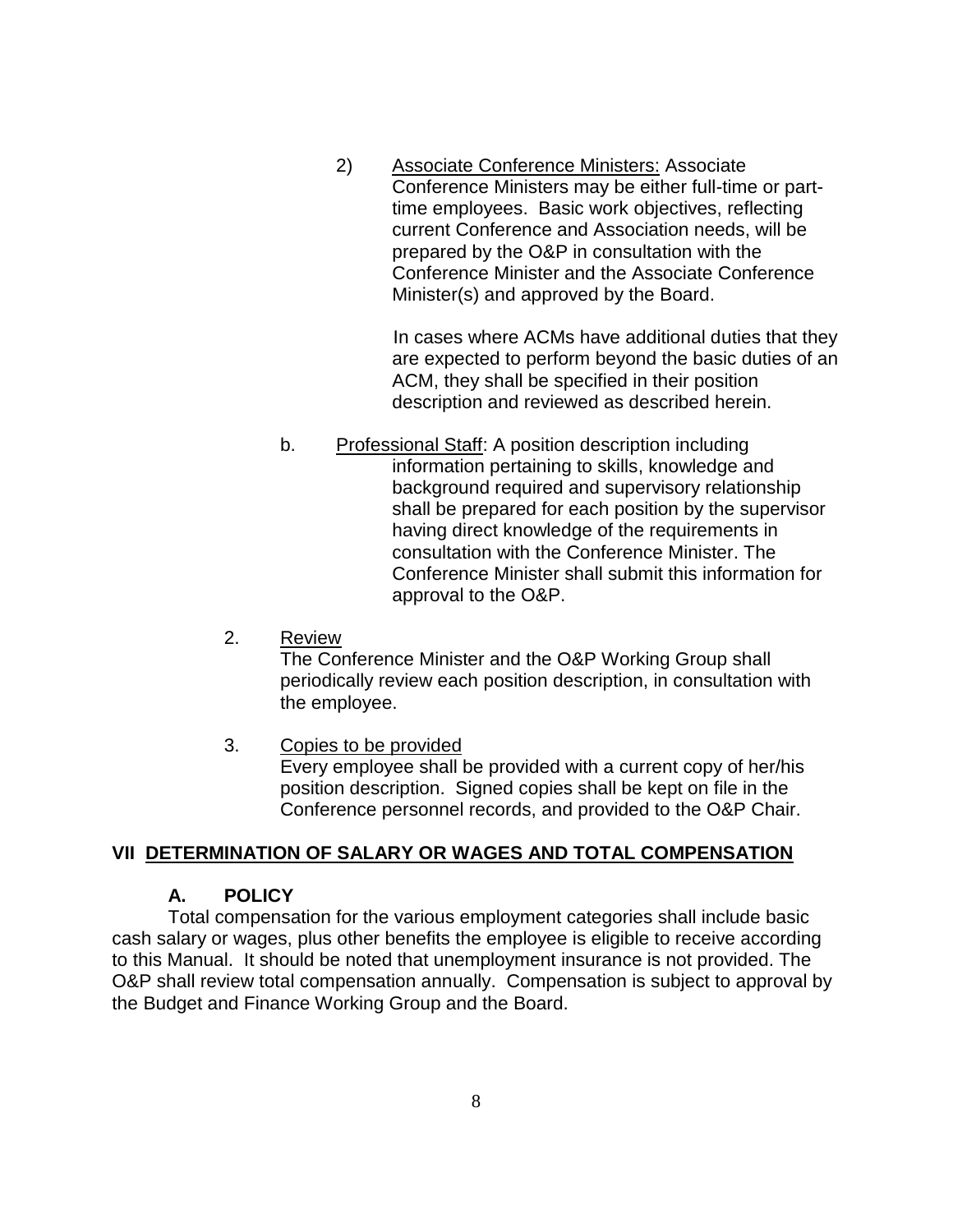#### **B. PROCEDURE**

#### 1. Compensation Review

The O&P shall annually review the total compensation of all employees. It shall then recommend appropriate compensation changes to the Board by the date required for inclusion in the budgeting process of the Conference. Compensation changes, if any, shall be based on cost of living and any other factors that the O&P may announce. Employees should receive a letter prior to the effective date informing him/her of the change.

#### 2. Outside Employment and Compensation

 a. Compensation may be accepted for activities performed outside of assigned duties by any employee provided that these conditions are met:

1. Such activities must be approved in writing in advance.

a) In the case of the Conference Minister, the activities must be approved by the Operations & Personnel Working Group or the Board President.

b) In the case of all other employees, the activities must be approved by the Conference Minister.

2. A proposed outside assignment will be reviewed to determine whether the assignment:

a. is outside the normal expectations of the person's responsibilities for the Conference, and

b. would interfere with the performance of his/her duties for the Conference.

3. When an employee receives an additional remuneration or an honorarium for work that is within the scope of his/her regular duties, that money must be credited to the Conference's Staff Development Fund. To avoid any potential misunderstanding, this should be resolved at the time an outside assignment is reviewed and approved.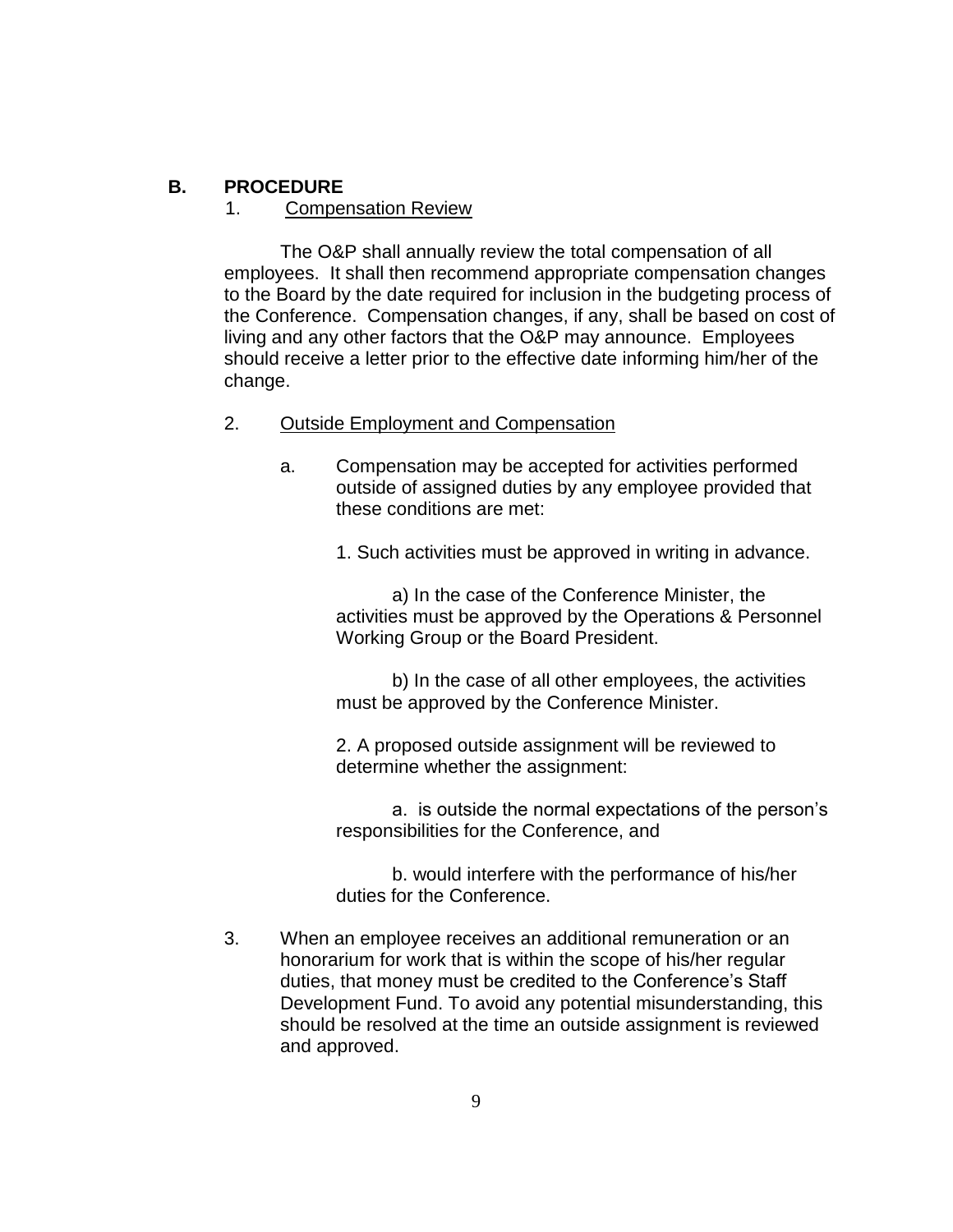## **VIII HOUSING ALLOWANCE**

#### **A. POLICY**

An ordained minister employed by the Conference may request the Board annually to designate a portion of his/her salary as a housing allowance for income tax purposes. Professional Staff shall not be eligible for housing allowance.

#### **B. PROCEDURE**

The Board upon the recommendation of the O&P shall approve the amount that will be designated as an employee's housing allowance.

## **IX. PROFESSIONAL EXPENSES**

## **A. POLICY**

An employee's professional expenses are not part of compensation; professional expenses are costs of the Conference for providing professional services. Such costs are to be reimbursed.

#### **B. PROCEDURES**

1. Mileage and other travel:

An automobile allowance should be provided that is equal to the annual I.R.S. mileage deduction. Employee must submit detailed expense records to the Conference for approval. Other travel expenses shall be reimbursed at actual cost.

#### 2. Other Professional Expenses

 The Conference shall pay all un-reimbursed professional expenses of CAC employees that are approved by the Conference Minister or other Conference representative designated by the Board.

## **X. SOCIAL SECURITY OFFSET**

#### **A. POLICY**

Ordained members of the Conference Ministry Team shall be provided with a Social Security offset as part of their compensation. This offset shall equal 50% of the self-employment tax.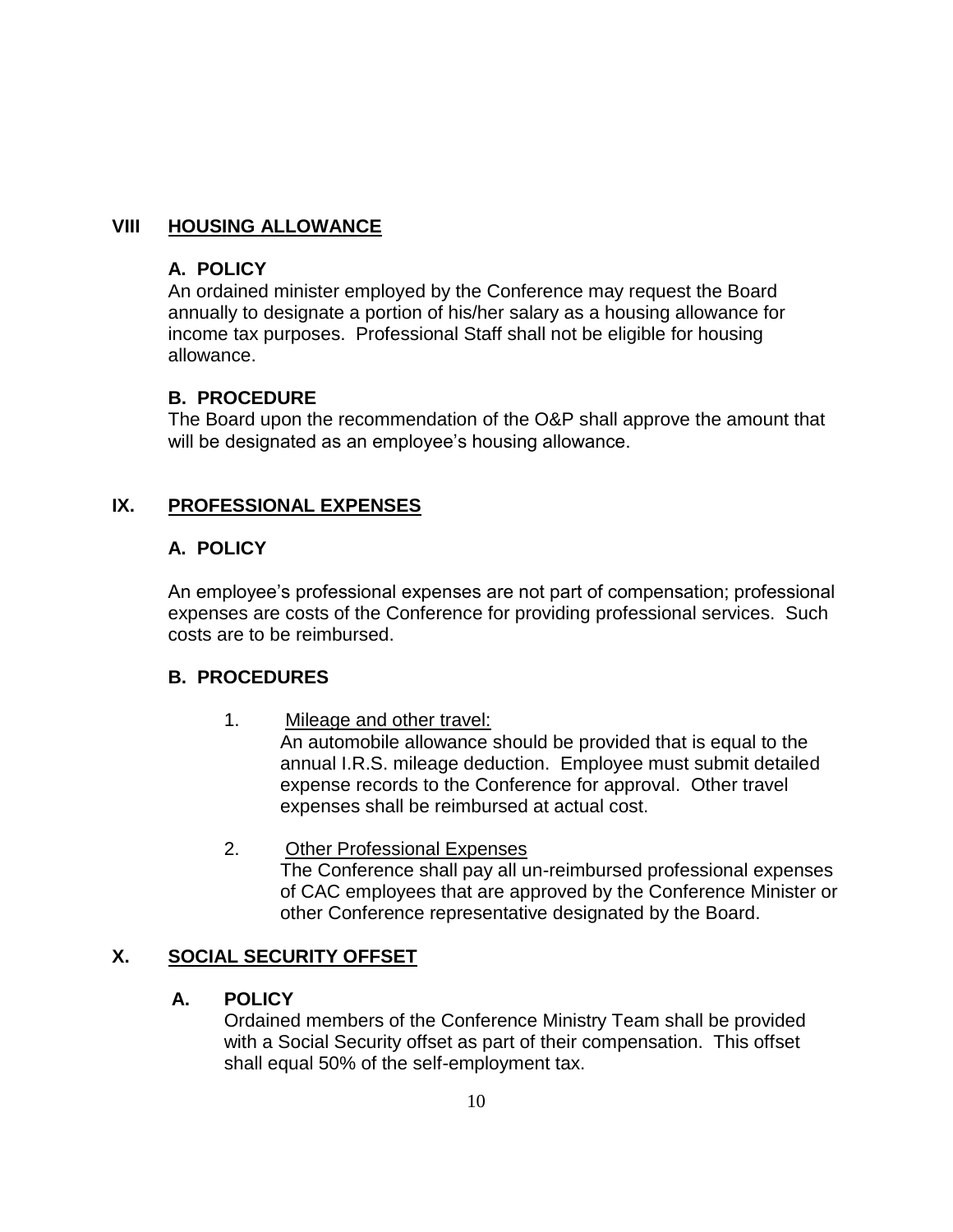### **B. PROCEDURE**

Amounts provided as Social Security Offset are recognized as taxable income to the recipient.

For ministers who wish to use the Social Security Offset for retirement purposes the offset amount may be deposited with the Annuity Plan for the United Church of Christ as a Tax Sheltered Annuity account. In this way the minister is not currently taxed on the amount of the offset and an additional retirement income is created. This is accomplished by adding the Social Security Offset to the minister's salary, and then making an Annuity Plan deposit of the offset through the signing of a Salary Reduction Agreement form. The form is available from the Members Services Team of the Pension Boards-UCC, 1-800-642-6543 or at the Pension Boards- UCC website, www.pbucc.org

## **XI PENSION PLAN**

## **A. POLICY**

The Conference recognizes the need of its employees for adequate retirement income in addition to Social Security benefits. It therefore provides payments for eligible employees to the appropriate pension plan of the United Church of Christ according to the employee's status as ordained or lay.

- 1. Members of the Conference Ministry Team: The United Church of Christ through the Pension Boards, provides a retirement annuity plan for all ordained ministers. The annual contribution is presently computed on the percentage, as recommended by General Synod resolution, of the cash salary plus the social security offset with the entire payment being made by the Conference. The employee may contribute an additional sum as governed by the rules of the Pension Boards.
- 2. Professional Staff:
	- a. Eligibility: The Conference requires that all employees employed 20 hours per week or more before completing 90 days of service with the Conference shall apply for membership in the Annuity Plan for the United Church of Christ.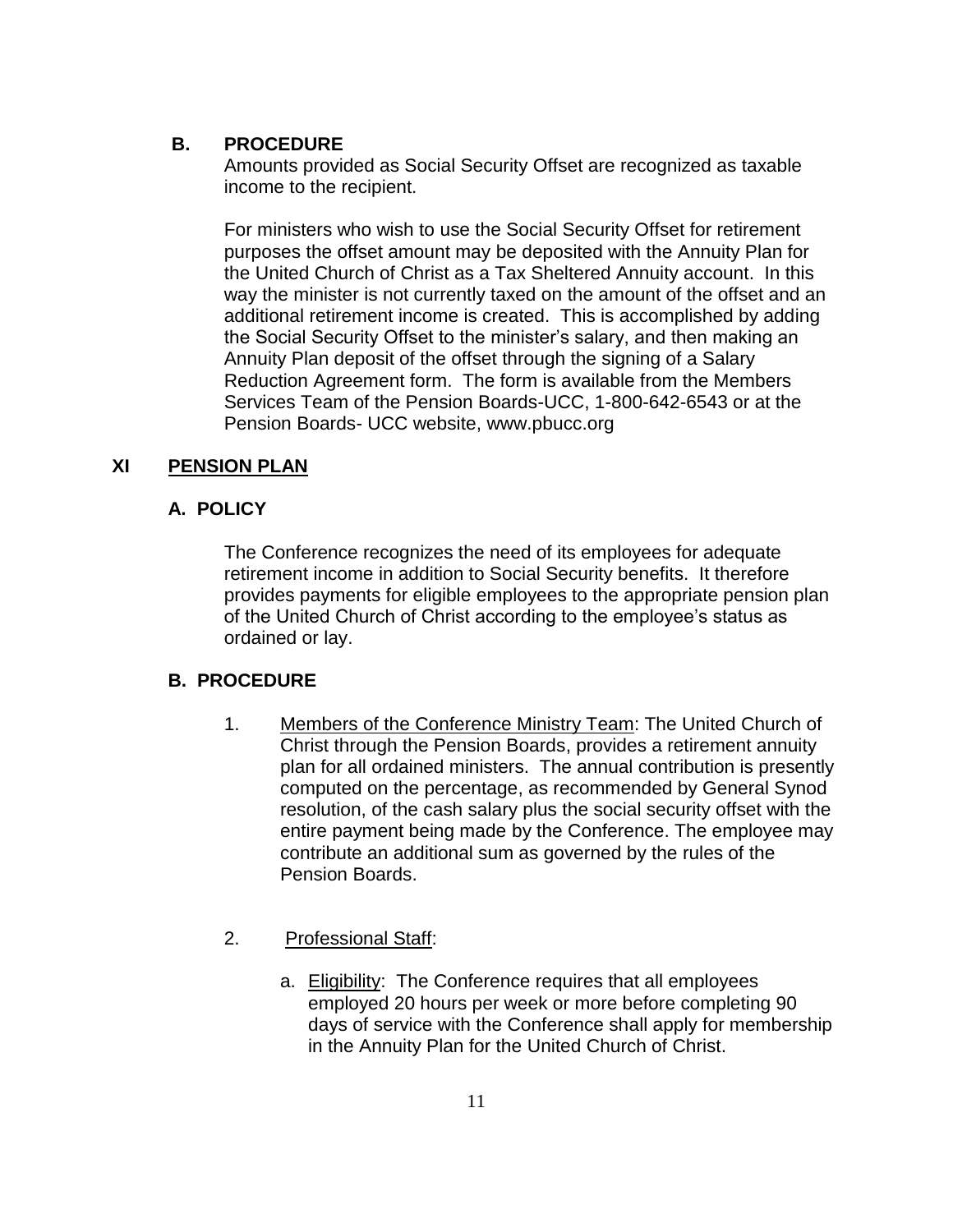b. Contribution: The employee may contribute an additional sum to that contributed by the CAC as governed by the Annuity Plan for the United Church of Christ.. The total amount shall be used to fund retirement benefits as described in the Annuity Plan.

#### **XII HEALTH INSURANCE**

#### **A. POLICY**

The Conference recognizes the need for each employee to have health and dental insurance coverage as provided by the Pension Boards.

#### **B. PROCEDURE**

Each employee working at least 20 hours or more per week is eligible to participate in the Conference's authorized Pension Boards insurance program in keeping with program rules. Qualified dependents may also be insured under the program. The Central Atlantic Conference shall pay the annual premium for coverage actually secured by the employee from among authorized programs. In the event an employee chooses not to accept insurance coverage, he/she will not receive a higher salary to compensate. If a part-time employee has another employer, a joint payment may be arranged with that employer. The Conference Minister shall be responsible for negotiating such arrangements.

#### **XIII. INCOME PROTECTION**

#### **A. POLICY**

The Conference recognizes the need for its employees to have income protection through special insurance programs. The CAC participates in such programs provided by the Pension Boards, paying premiums for its eligible employees.

#### **B. PROCEDURE**

Each employee working at least 20 hours or more per week is eligible to participate in the Disability Income and Life Insurance program of the United Church of Christ. The Central Atlantic Conference shall pay the annual premium for coverage actually secured by the employee.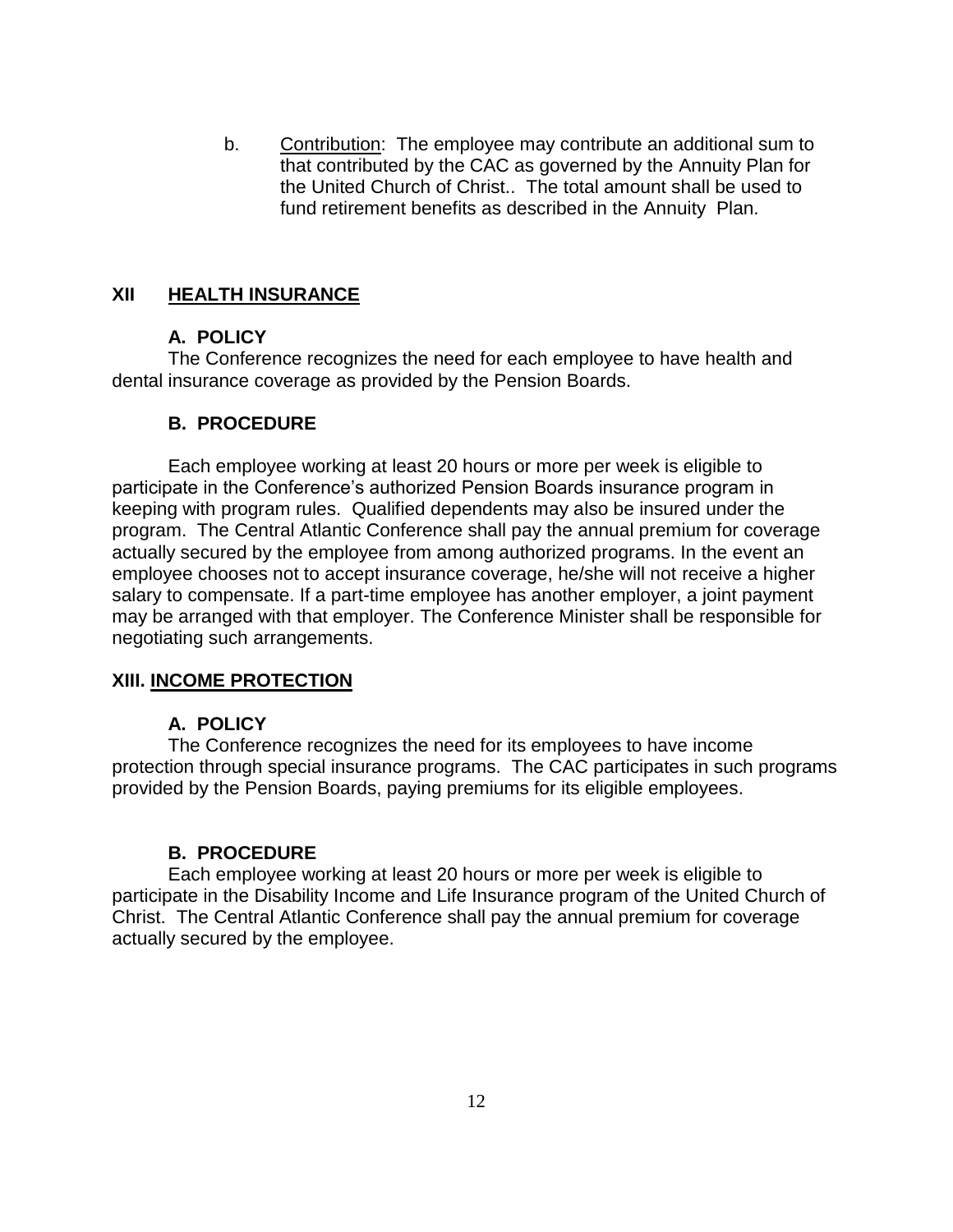## **XIV SECTION 125 FLEXIBLE BENEFITS PLAN (also known as the Cafeteria Plan)**

## **A. POLICY**

The Conference participates in a flexible benefits program where employees can withhold tax-free dollars from their pay to help pay certain qualifying expenses. The concept behind a Flexible Benefits Plan is much like banking money before the IRS can tax it as the employee can pay for his/her benefits with before-tax dollars rather than after-tax dollars. One benefit of this option is a tax savings. One drawback of this option is the reduction of Social Security retirement benefits. This program is managed by an outside company and allows employees to set aside pre-tax dollars to be used for glasses, braces, doctor visits not covered by insurance, etc.

## **B. PROCEDURE**

Each employee working at least 20 hours or more per week is eligible to participate in the Section 125 Flexible Benefits Plan administered by the UCC Pension Boards. The Conference will follow any rules stipulated by the plan and/or the Internal Revenue Service. In the event that any unspent funds must be returned to the Conference at yearend, such funds will be designated for the Staff Development Fund.

## **XV CONTINUING EDUCATION**

## **A. POLICY**

The Conference recognizes the need for its employees to pursue, on an annual basis, short-term education opportunities and church renewal gatherings that will increase their knowledge and effectiveness in their positions. It provides continuing education leave with pay for eligible employees.

- 1. Employees shall plan continuing education opportunities in consultation as follows: the Conference Minister with the Chair of the O&P; Associate Conference Ministers and Conference Professional Staff with the Conference Minister.
- 2. Written reports by the Associate Conference Ministers and Professional Staff of completed continuing education events, including personal benefits and benefits to the Conference and/or Association(s), shall be submitted to the Conference Minister. Written reports of continuing education by the Conference Minister shall be made available to the Chair of the O&P.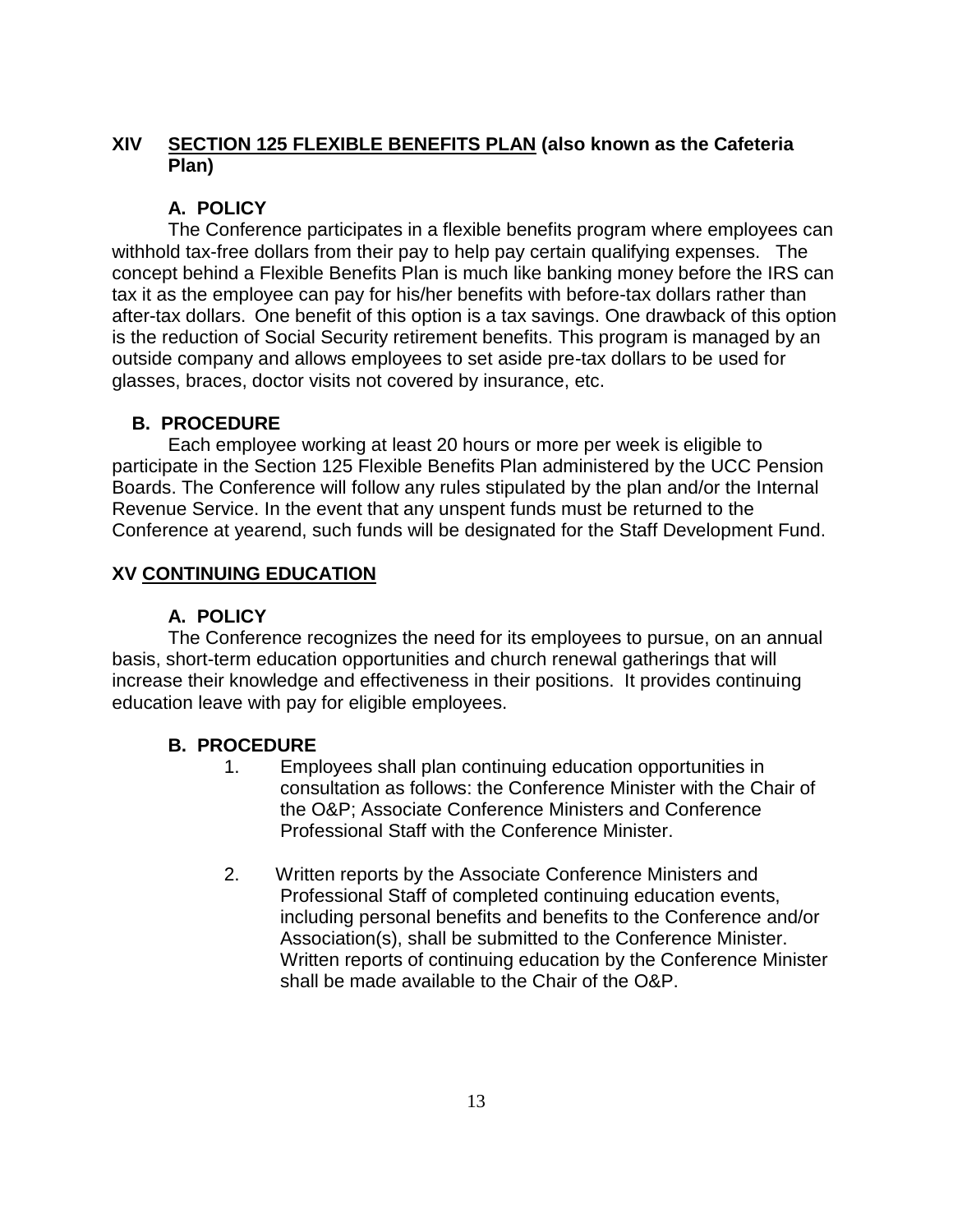When two or more members of the Conference Ministry Team attend the same event a single written report is acceptable. Reports will be submitted within 30 days of the completion of events.

- 3. Continuing education leave is not accumulative from one year to the next nor is to be considered part of any regular vacation or sabbatical periods previously granted. No credit shall be granted for continuing education leave not taken in connection with termination of employment.
- 4. At the discretion and approval of the Conference Minister, Conference employees may be granted up to10 days of continuing education leave annually. Study leave shall not be taken during the year of a Sabbatical. Reports will be submitted within thirty (30) days of completion to the Conference Minister.
- 5. Costs associated with continuing education activities shall be reviewed and approved in advance by the Conference Minister for members of the ministry team, and in the case of the Conference Minister, by the Board president and chair of O&P.

## **XVI. SABBATICAL**

## **A. POLICY**

The Conference recognizes the need of the Conference Ministry Team to have occasional extended opportunity to become significantly better equipped for more effective service and therefore provides sabbaticals for its eligible employees.

- 1. A Member of the Conference Ministry Team with at least five years of service on the CAC Staff, or at least five years of service since completion of a prior sabbatical granted by the Conference, may apply for a sabbatical of three months with full salary plus regular vacation.
- 2. A plan for the use of the sabbatical shall be presented with the application by the Conference Minister to the O&P, and by an Associate Conference Minister to the Conference Minister and the O&P, for concurrence by each, and then reported to the Board for approval.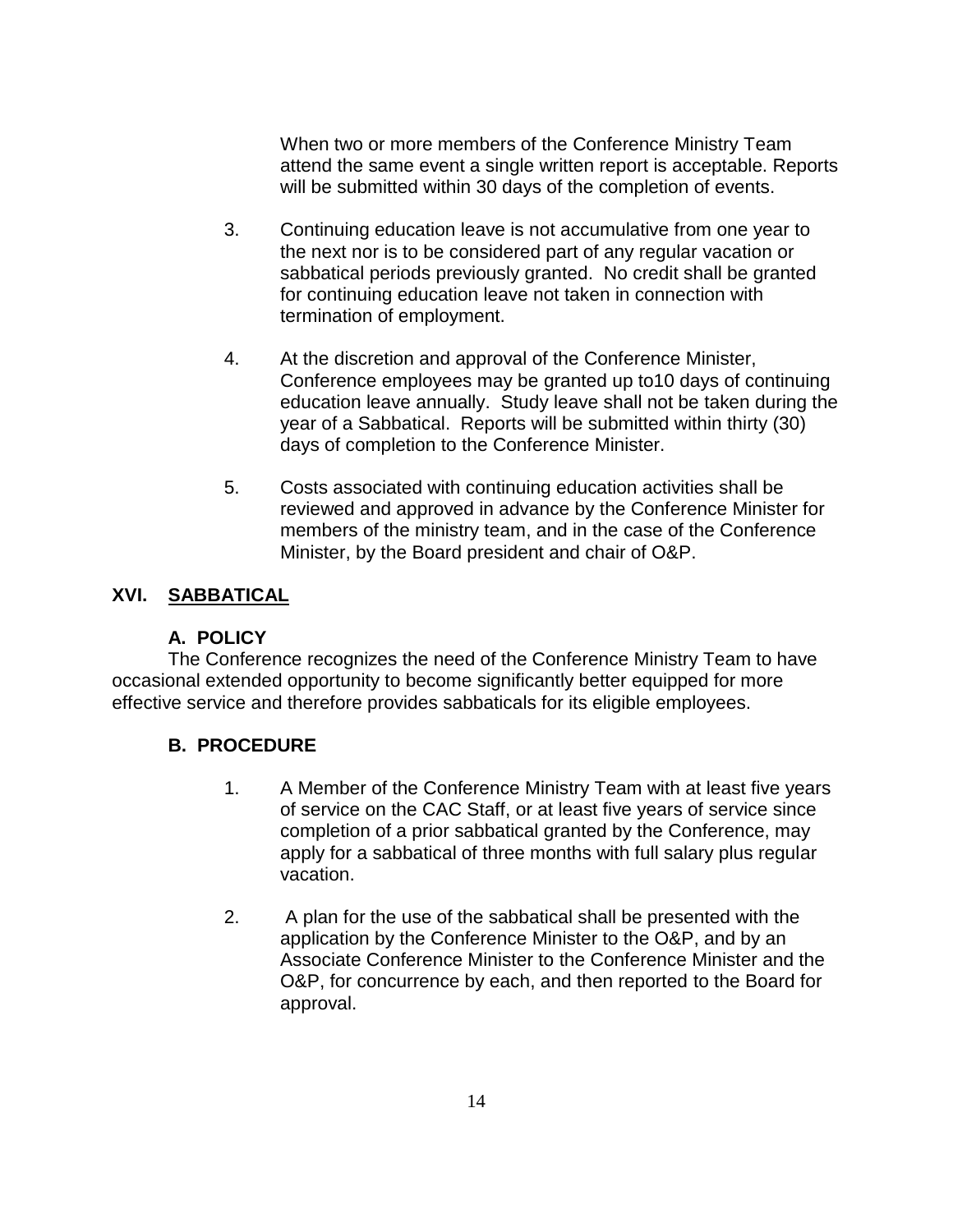- 3. A sabbatical shall be a time of study, travel, experience or personal renewal.
- 4. When a member of the Conference Ministry Team takes a sabbatical, an interim part-time minister may be appointed by O&P on the recommendation of the Conference Minister. Appropriate remunerations shall be given by the Conference to that position.
- 5. A written report on each sabbatical shall be submitted to the Board within two months of completion, or as part of the minister's next regular report to the Board
- 6. It is understood that anyone taking a sabbatical shall remain in his/her job for at least one year following said sabbatical.

## **XVII. VACATIONS**

#### **A. POLICY**

Vacations with pay are granted by the Conference to provide eligible employees with annual periods away from work preferably in at least one-week segments.

- 1. General
	- a. Vacation is not accumulative beyond the end of the calendar year. Special circumstances may be accommodated only with written approval of the Conference Minister.
	- b. Holidays falling within an employee's scheduled vacation period shall not be counted against vacation time.
	- c. A monthly record of vacation eligibility and vacation days taken shall be maintained at the Conference office.
	- d. Employees shall not be compensated for unused vacation, except as specified in connection with maternity leave or termination. Vacation pay shall be at the employee's current basic salary rate.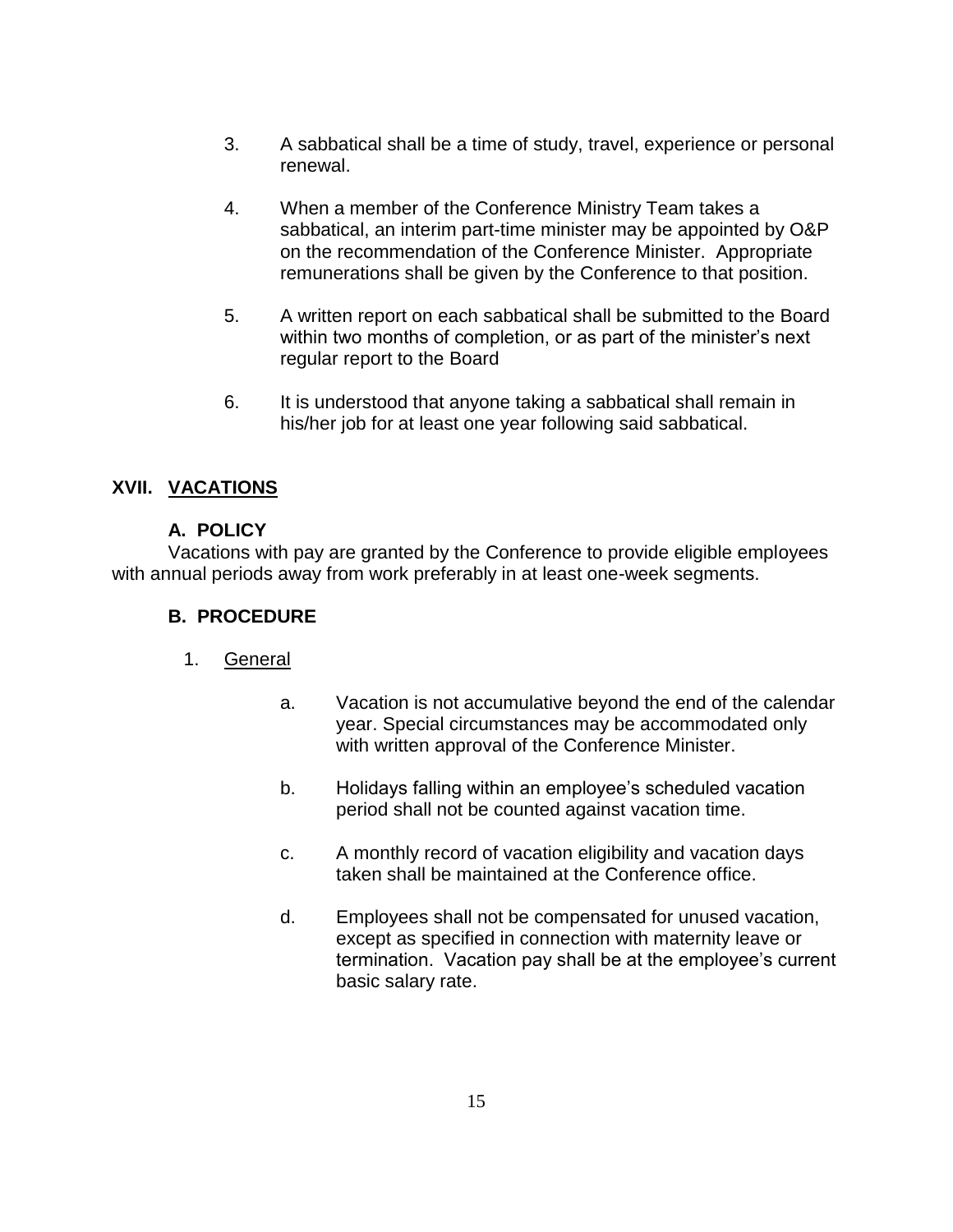- e. The annual period for reckoning vacation shall begin January 1, except in the year of commencement of employment, when vacation shall be prorated.
- 2. Members of the Conference Ministry Team shall be granted one month's vacation with pay. The time or times for vacations of Associate Conference Ministers shall be determined in consultation with the Conference Minister.
- 3. Professional Staff Eligibility and length of vacation within a calendar year shall be according to the following schedule for all regular full-time Professional Staff (Consultants/Contractors are ineligible):
	- a. Those who begin employment from January through June shall be entitled to one week of vacation during the first year of employment. Those employed from July through December are not entitled to vacation during the calendar year in which they start.
	- b. After one year of employment, Professional staff members will be entitled to ten working days of vacation each year; after five years of employment, fifteen working days of vacation; and, after eight years of employment, twenty working days of vacation.
	- c. Vacations must be scheduled in consultation with the employee's supervisor, with due consideration being given the employee's personal desires, length of service, and the efficient operation of the office. The Conference Minister shall approve the overall schedule for Professional staff vacations.

## **XVIII HOLIDAYS**

#### **A. POLICY**

The Conference recognizes certain days of religious and historic importance as holidays and provides for time off with pay for its eligible employees.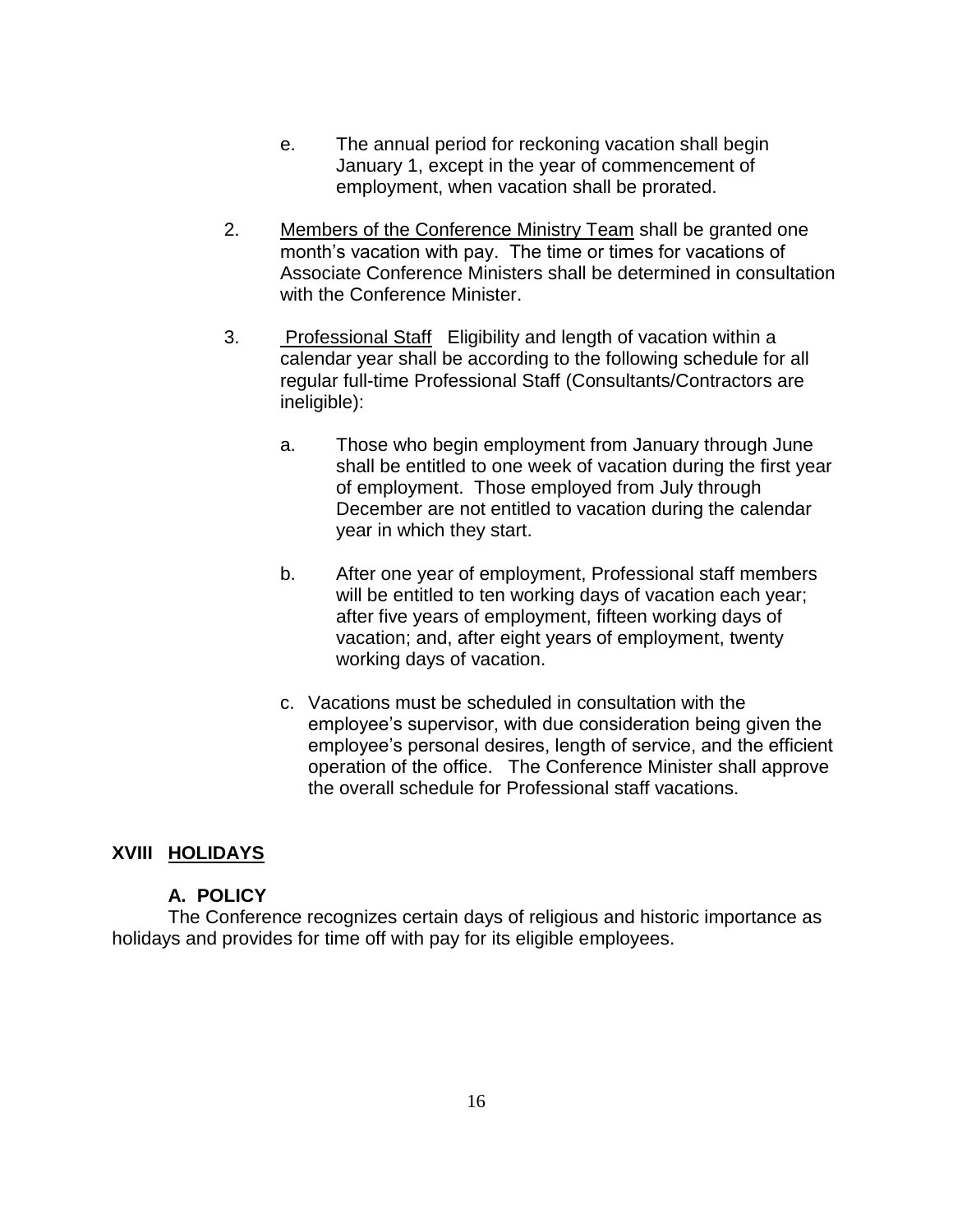#### **B. PROCEDURE**

- 1. Holidays observed. The following shall be recognized as paid holidays:
- New Year's Day Martin Luther King Jr's Birthday Presidents' Day Good Friday Easter Monday Memorial Day Independence Day Labor Day Thanksgiving Day Friday after Thanksgiving Day Christmas Eve Day Christmas Day

Additional holidays may be authorized in consultation with O&P. In addition each employee will be entitled to one floating holiday to be determined by the employee in consultation with the Conference Minister.

- 2. When any of the holidays fall on a Saturday, the preceding Friday will be recognized as a paid holiday. When a holiday falls on a Sunday, the following Monday will be recognized as a paid holiday. The local custom as to when certain holidays (Presidents' Day and Memorial Day) are observed shall determine the days off for the Conference employees at each office. Such dates shall be reported in advance to the Conference Minister.
- 3. Calculation of holiday pay shall be at the employee's regular daily rate.

#### **XIX. SICK LEAVE**

#### **A. POLICY**

The Conference shall allow sick leave with compensation to all employees who hold regular status whose absence from work is necessitated by personal illness or injury, according to established procedures. Medical verification will be required after three consecutive sick days or if over five sick days are used within any thirty-day period.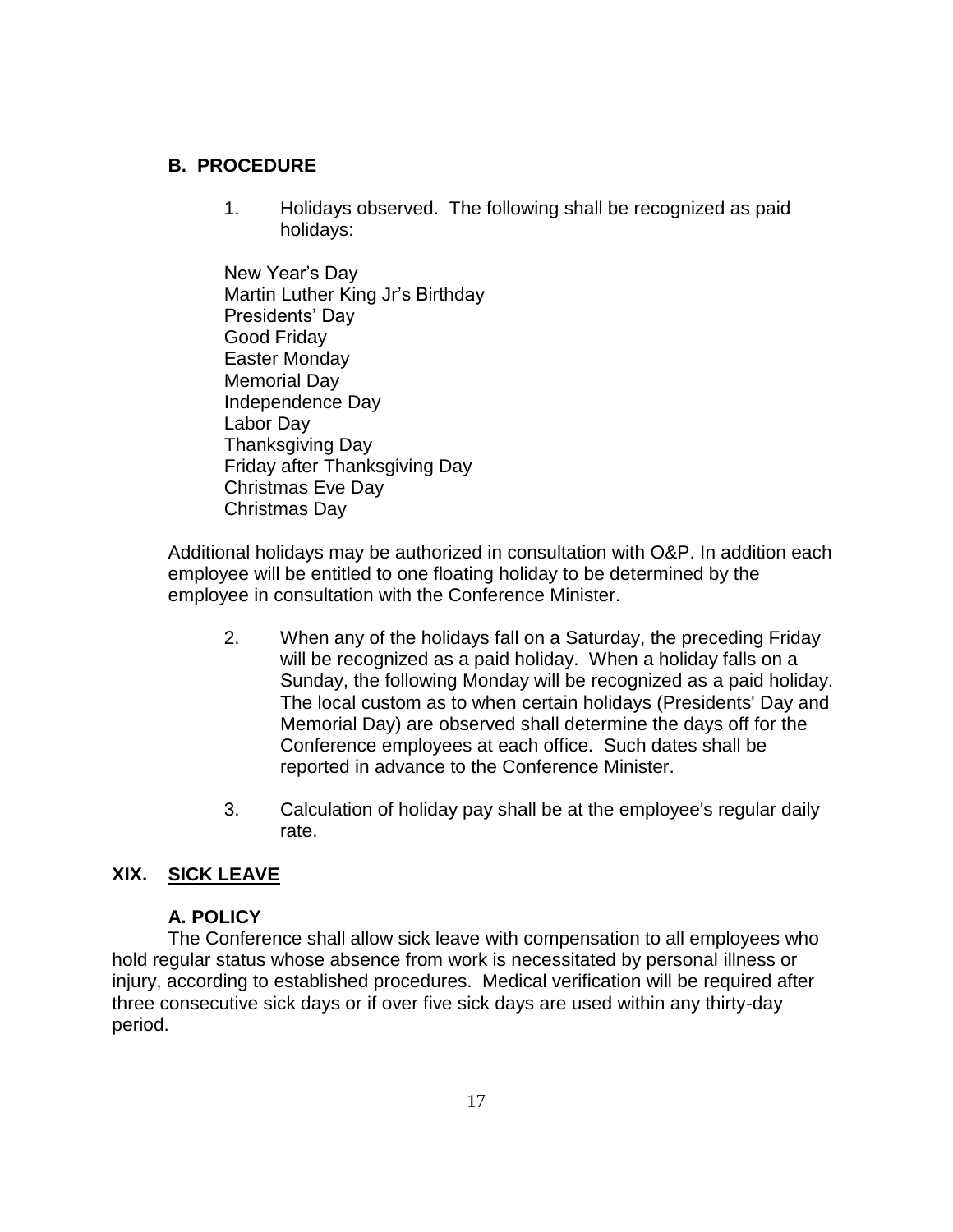#### **B. PROCEDURE**

#### 1. All Regular Conference Employees

a. Employees of those categories with regular status shall be eligible to receive regular compensation to the extent of sick leave credit, which shall be determined as follows:

#### Continuous Service Requirement Sick Leave Credit

Less than three months None Three months and over 1 day/month

- b. Sick leave credit shall be accumulative from year to year to a maximum of thirty days.
- c. Holidays, vacation and other authorized or scheduled absences occurring during a required absence for illness or injury shall not reduce an employee's sick leave credit.
- d. There shall be no payment for accumulated sick leave credit upon termination of employment.
- e. Extended sick leave may be authorized by the Conference Minister and will be coordinated with short-term disability coverage.
- f. Employees are expected to advise their supervisor and the Conference office when they are taking a day of sick leave. A designated employee shall keep records of sick time at the Conference office. The Conference Minister or designee shall be notified when sick leave exceeds sick leave accrued. Additional sick leave, if needed, may be requested and approved by O&P.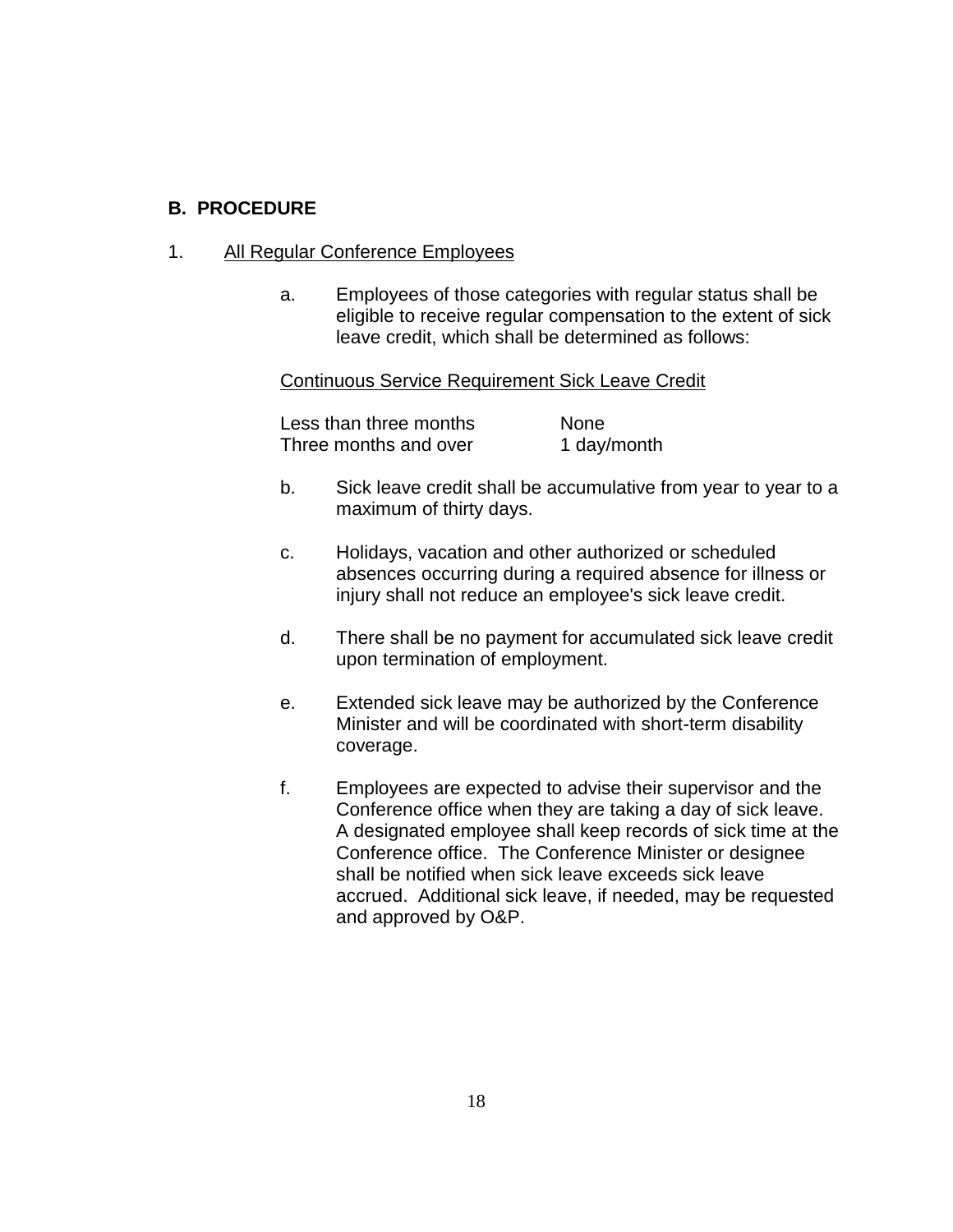## **XX DISABILITY LEAVE**

## **A. POLICY**

The Conference shall allow disability payments to staff whose needs necessitate extended leave.

## **B. PROCEDURE**

Employees working 20 hours or more per week

If an employee is medically disabled and unable to carry out normal work, the CAC will pay basic cash salary for up to one month, also continuing annuity payment, housing allowance (where appropriate) and insurance premiums for the Disability Income and Life Insurance and Group Health Insurance in keeping with the policies of the UCC Pension Boards. After one month, the Conference will, for up to an additional three months, continue payments for annuity, housing, Group Health Insurance and Disability Income and Life Insurance. It may also provide a supplement to disability payments equal to the difference between the disability payments and basic cash salary.

#### **XXI EMERGENCY LEAVE**

#### **A. POLICY**

Conference employees may take paid emergency leave without reduction in vacation time, subject to the restrictions set forth in the procedures. Such leave shall be reported to the Conference Minister, or the Conference Minister's designee.

#### **B. PROCEDURE**

1. Examples of emergency leave include death in the immediate family and unusual family circumstances that require the employee's absence from duty in order to provide services to the family, or similar situations. The Conference Minister shall determine what constitutes an emergency. Consideration shall be given to the full circumstances of the employee's prior services and the emergency itself. The employee shall apply to the Conference Minister or the Conference Minister's designee for emergency leave stating the facts in the case. This type of leave normally shall be limited to no more than five days per calendar year.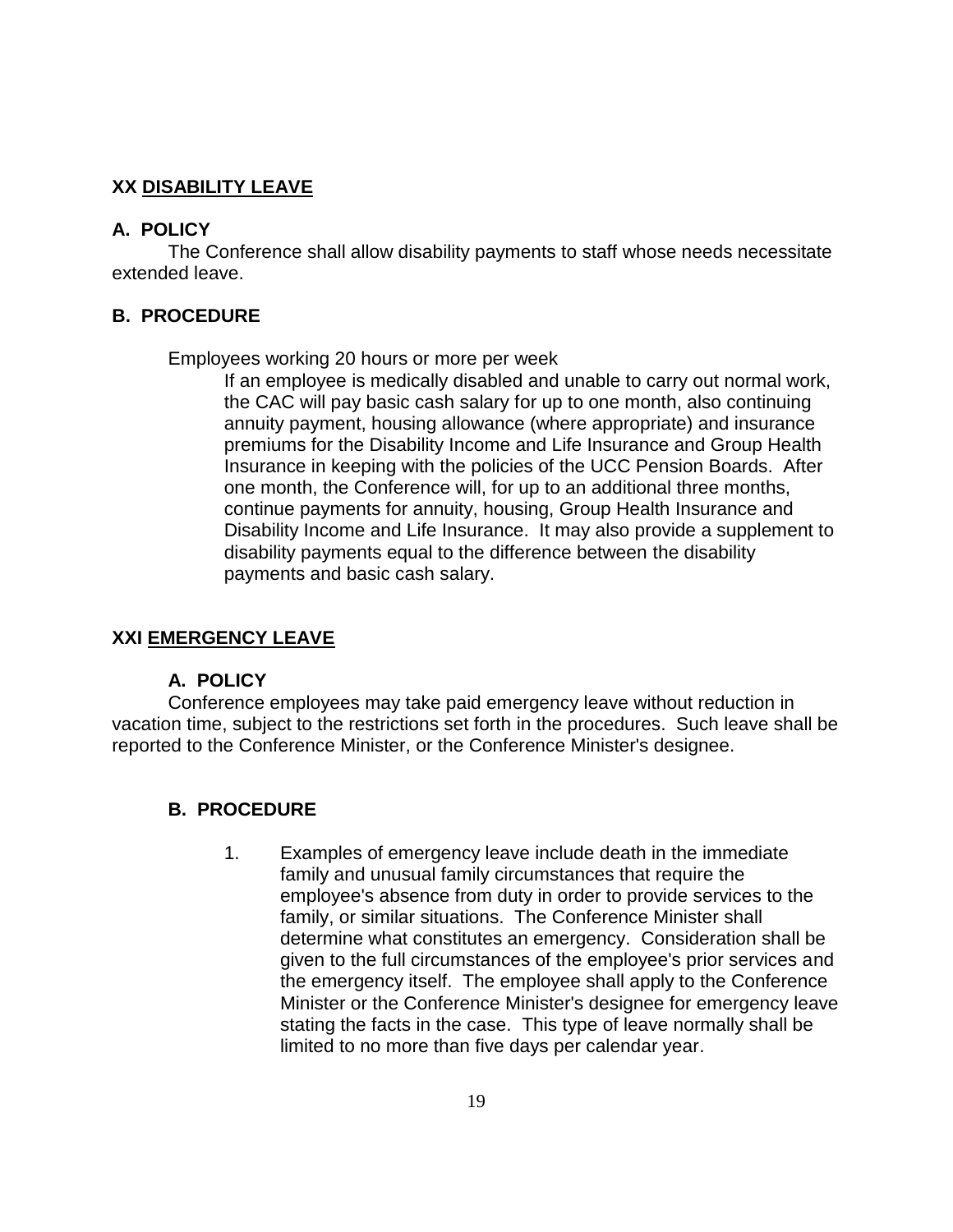- 2. To be eligible for emergency leave, the employee shall notify the immediate supervisor of the request so that necessary work arrangements can be made for the period of the employee's absence.
- 3. Emergency leave pay shall not be paid in addition to any other type of allowed pay for the same days, such as holiday pay, vacation pay, sick pay, etc.
- 4. A record of emergency leave days taken shall be maintained at the Conference office.

## **XXII FAMILY LEAVE**

## **A. POLICY**

Employees who become new parents shall be granted parental leave, with pay and benefits, to assist with care for the newborn child. This also applies to adoption.

## **B. PROCEDURE**

- 1. Employees becoming new parents who desire to continue working for the Conference.
	- a. Adequate notice shall be given by the employee to the supervisor so that arrangements for coverage of responsibilities during parental leave may be made.
- 2. Exceptional arrangements may be authorized by the O&P upon the recommendation of the Conference Minister.
- 3. Leave necessitated by other family needs shall be covered under the emergency leave procedures or exceptions granted under Section XXI.

#### **XXIII. JURY DUTY**

#### **A. POLICY**

The Conference recognizes the civil duty of its employees to participate in jury duty when duly called. Jury duty shall be allowed as an excused absence, not chargeable to leave.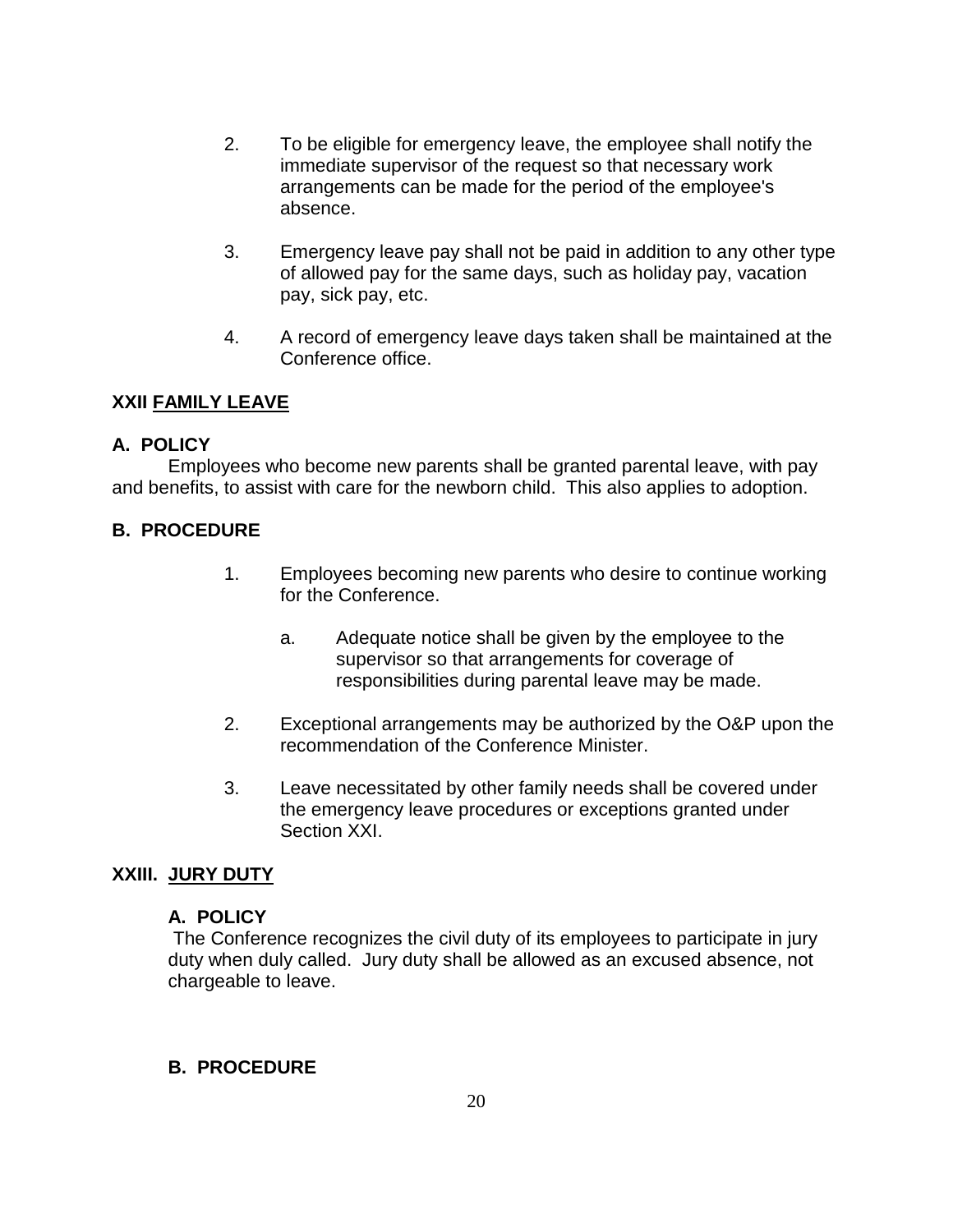- 1. An employee who is called for jury duty shall notify his/her supervisor so that arrangements can be made for his/her absence. Associate Conference Ministers shall notify the Conference Minister. The Conference Minister shall notify the O&P Chair when called to jury duty.
- 2. The Conference shall continue to pay employees called for jury duty at their regular daily rate. Any compensation received for jury service shall be repaid to the CAC and credited to the Staff Development Fund.

## **XXIV. MILITARY LEAVE**

## **A. POLICY**

The CAC recognizes that some employees may perform active or inactive duty with the Armed Forces of the United States as a member of a reserve or national guard unit. Such service shall be allowed as leave.

- 1. An employee who performs active or inactive duty with the Armed Forces of the United States (including National and Coast Guards) as a member of a Reserve unit may be granted a leave of absence for up to two weeks annually for training. During this leave the employee will receive his or her regular and benefits less the amount of the employee's military leave.
- 2. An employee who is a Reservist or National Guard and is called up for active duty will be granted a leave of absence without pay for the period of active duty. Insurance benefits will be continued until they are provided by the U.S. Government for the active duty service. The CAC will comply with the federal regulations as defined by the Uniformed Services Employment and Reemployment Rights Act (USERRA).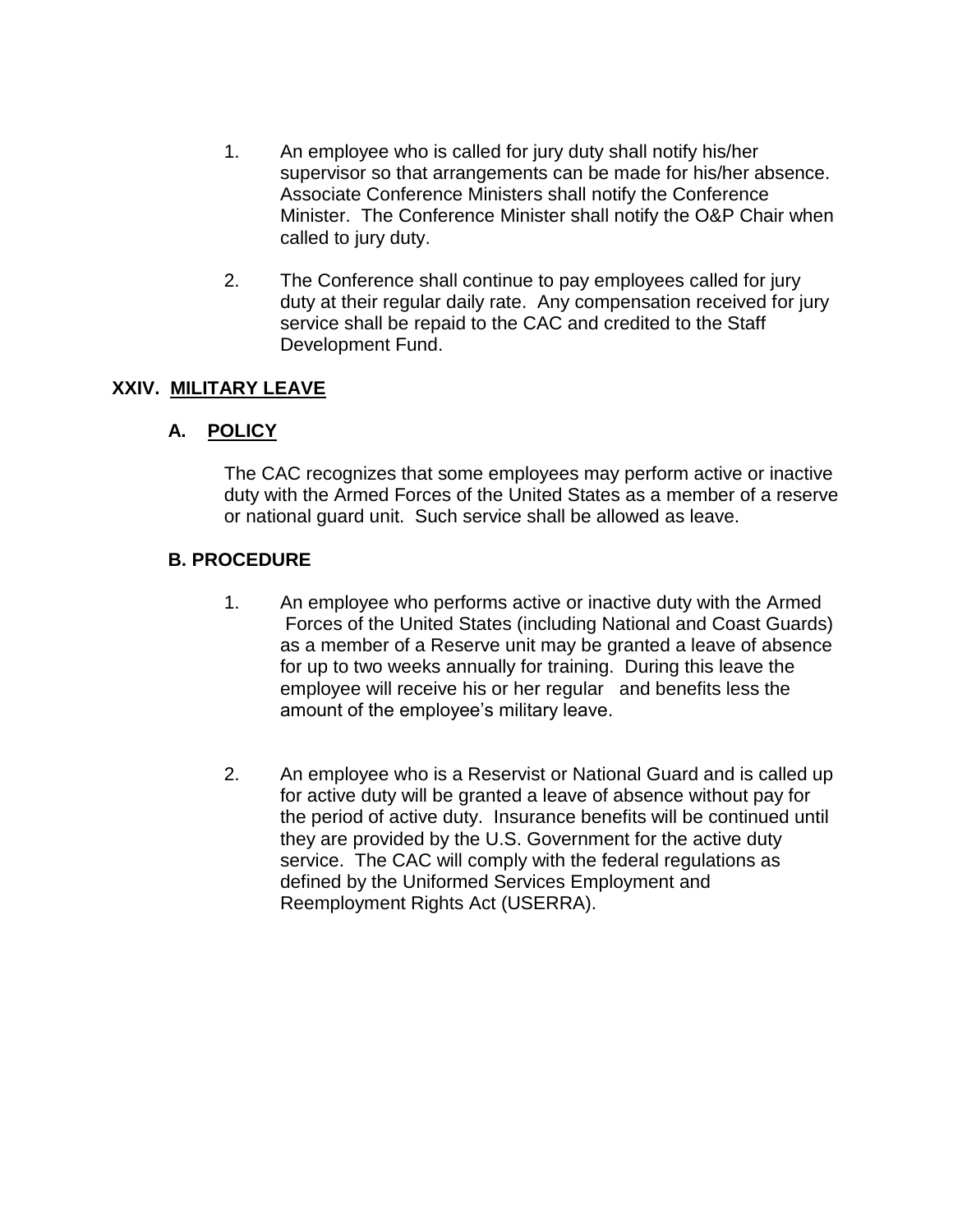## **XXV. BEREAVEMENT LEAVE**

## **POLICY**

In the event of the death of a spouse/partner, parent, grandparent, child or grandchild, employees of the Conference shall receive up to five working days for bereavement leave to be decided at the discretion of the Conference Minister.

#### **XXVI. COMPENSATORY TIME**

#### **CONFERENCE MINISTRY TEAM**

Members of the Conference Ministry Team are recognized as exempt professionals who are paid an annual salary and need to maintain flexible work schedules to meet the requirements of the positions. There is no formal program of compensatory time for the Ministry Team but the members should feel free to modify their schedules to ensure adequate time for personal and family responsibilities. Conference Ministry Team members shall take eight (8) days off per month.

## **PROFESSIONAL STAFF**

## **A. POLICY**

There may be occasions when overtime work is required for the benefit of the Conference. Compensatory time may be given for meetings outside regular working hours, such as meetings of the Board and the Annual Meeting.

#### **B. PROCEDURE**

The Executive Administrative Assistant shall determine compensatory time needs for meetings, such as the Annual Meeting or Board meetings or events, such as training events. Compensatory time must be approved in advance by the supervisor and must be submitted in writing, using the appropriate leave record form. The Executive Administrative Assistant shall keep the Conference Minister informed as to the status of Professional staff compensatory time. Compensatory time must be used within sixty (60) days and not accumulate beyond one year.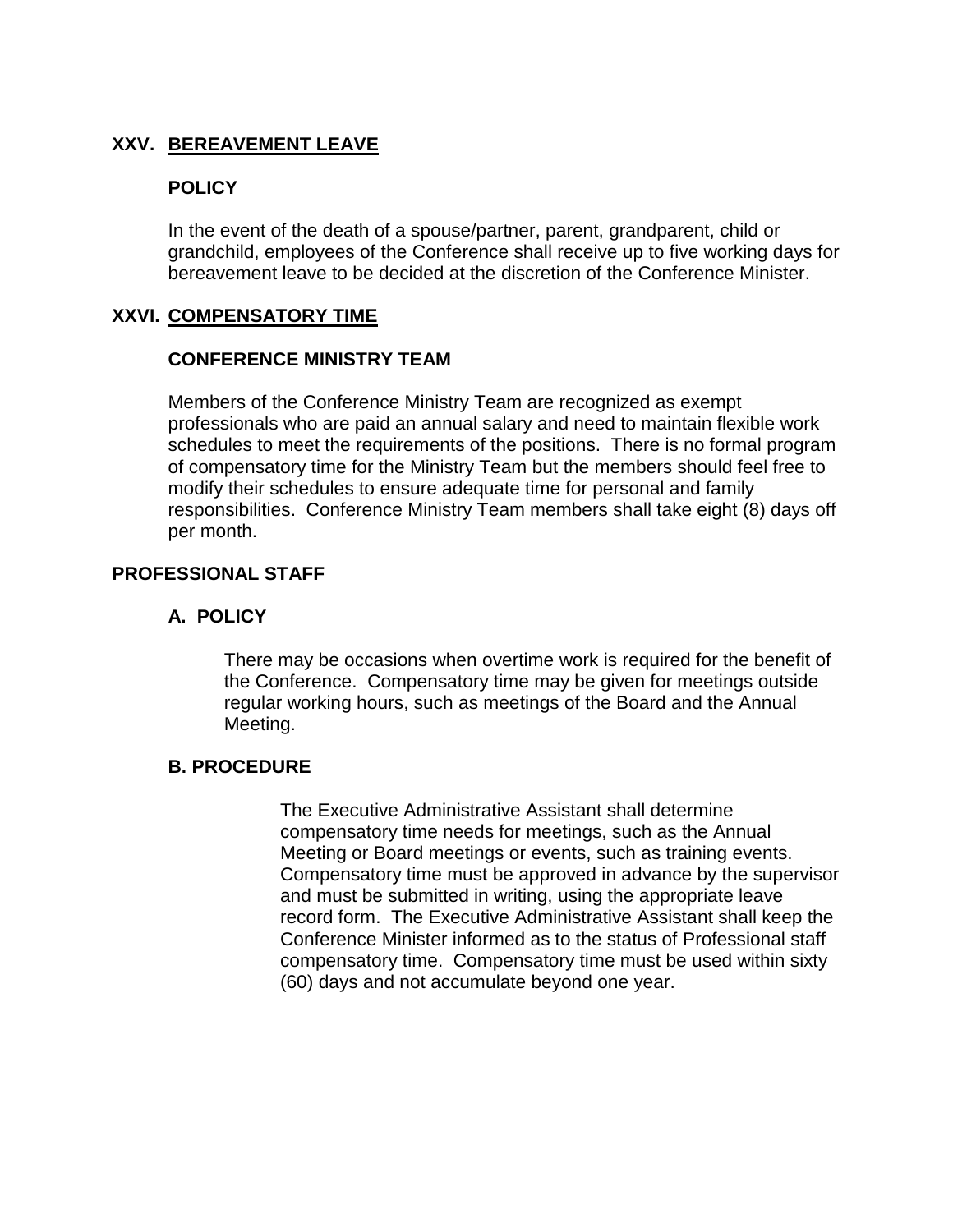## **XXVII ONGOING EVALUATION AND PERFORMANCE APPRAISAL**

## **A. POLICY**

The primary objective of the evaluation and performance appraisal is to maximize each staff person's effectiveness individually and collectively, continually seeking excellence in Christian Ministry and Leadership. This shall be an annual review.

## **B. PROCEDURES FOR MINISTRY TEAM**

The CAC Ministry Team evaluations are designed to form performance and working relationships. Evaluations will feature interviews/discussions to provide feedback from individuals familiar with the Ministry Team members' work. Ministry Team members will be evaluated annually.

#### **1. The Conference Minister**

- a. Is evaluated by O&P through an interview/discussion process.
- b. Suggests areas for evaluation to O&P at the start of the evaluation process.
- c. Prepares an annual work plan.
- d. Receives annual work plans for the Associate Conference Ministers and conducts mid-term reviews.
- e. Coordinates evaluations of the Associate Conference Ministers utilizing common questions as well as questions specific to each individual's ministry. The evaluations will include interviews with appropriate individuals with knowledge of the Associate Conference Minister's responsibilities.
- f. Places an evaluation summary in the personnel file of the Associate Conference Minister, which has been signed by the Conference Minister, and the Associate Conference Minister.
- g. Recommends to O&P revisions to job descriptions, as needed.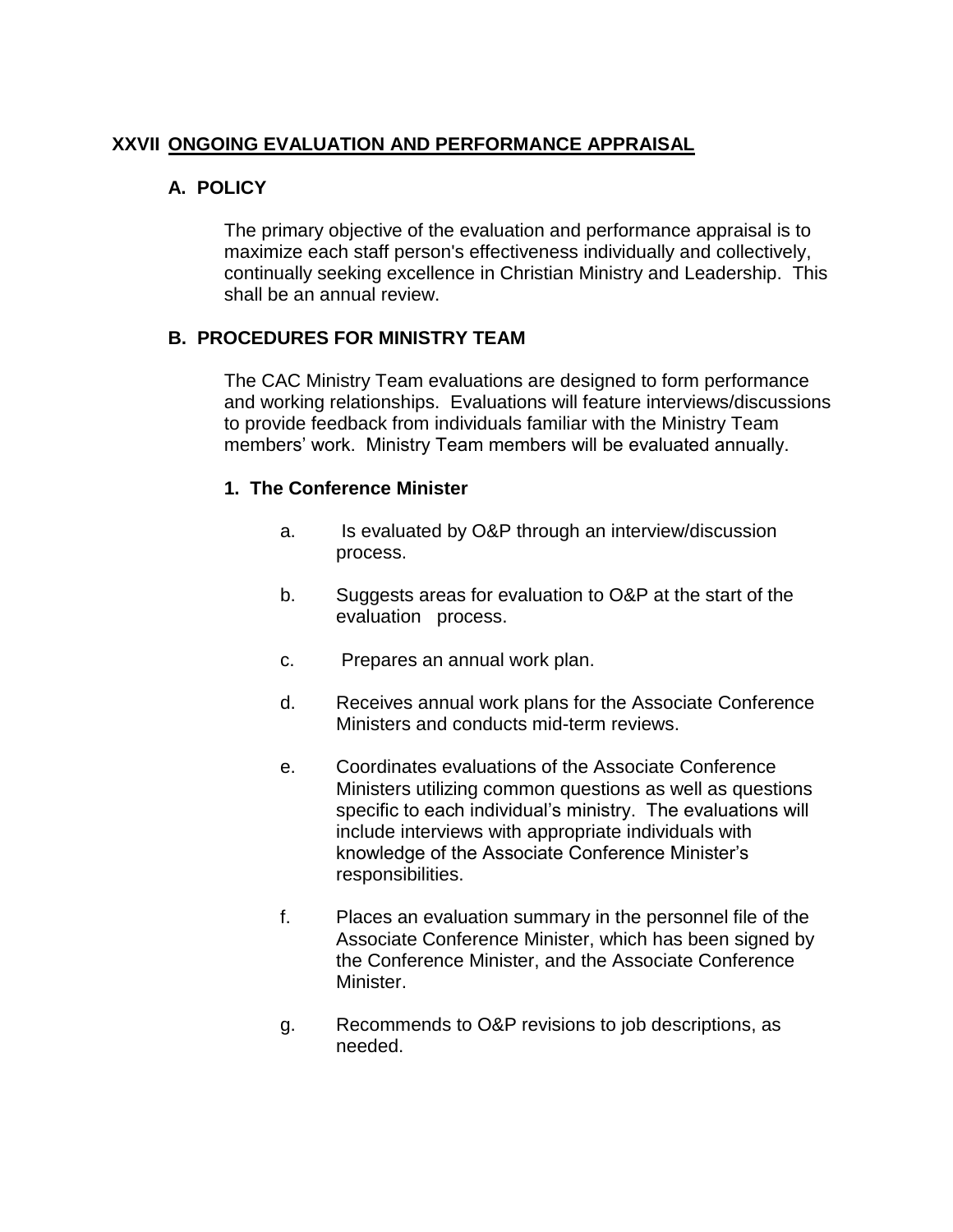#### **2. Associate Conference Ministers**

- a. Prepare an annual work plan in consultation with those with whom they work for presentation to the Conference Minister.
- b. Suggest areas for evaluation to the Conference Minister at the start of the annual evaluation process.
- c. Recommend individuals who are familiar with their work to be interviewed as a part of the evaluation process.
- d. Recommend modifications to their job descriptions to O&P through the Conference Minister.

## **C. PROCEDURES FOR PROFESSIONAL STAFF**

- 1. Newly Hired Employees. An employee will be considered probationary during the first three months of employment. During that time, supervisors will provide training and direction for the new employee. If at any time during such period a person's performance is not satisfactory, employment may be terminated immediately.
- 2. Each member of the Support Staff will prepare a first draft Performance Appraisal each year in the anniversary month of employment or at other appropriate times as noted below, using this format:
- a. Title: Performance Appraisal for Professional Staff
- b. Name of Professional Staff member
- c. The official position held as indicated in the position description.
- d. The three/four principal responsibilities/functions performed by the Professional Staff member.
- e. The three/four responsibilities/functions the Professional Staff member has performed best during the reporting period.
- f. The three/four areas in which the Professional Staff member may need to improve performance.
- g. The three/four principal goals (professional and personal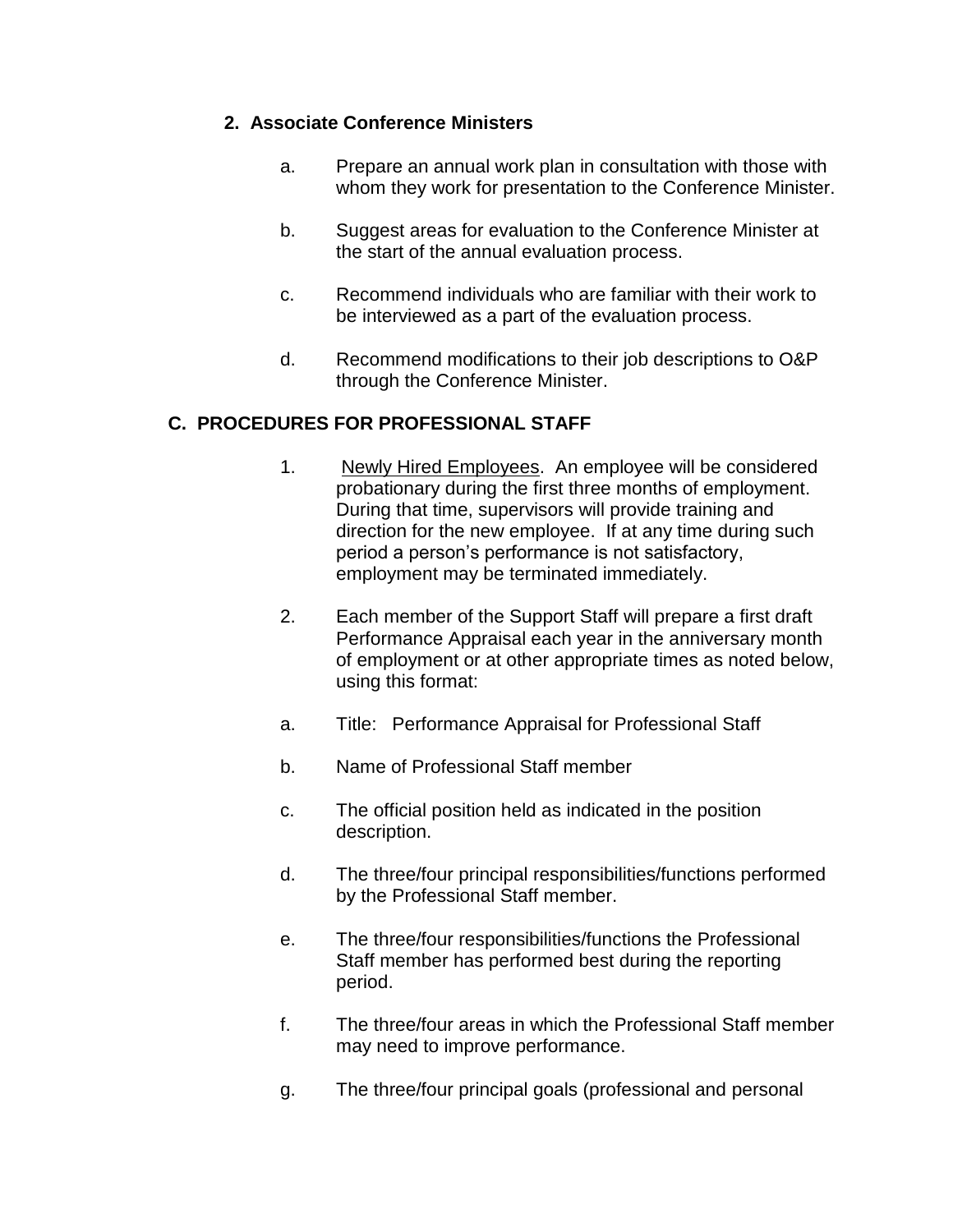performance) for the Professional Staff member for the next year or for a clearly stated time period.

- h. An evaluated statement of the overall effectiveness with which the Professional Staff member is carrying out the responsibilities/functions of the Position Description.
- 3. The Professional Staff member and her/his immediate supervisor will meet to:
	- a. Review the Position Description for the Support Staff member and indicate changes recommended. Any suggested changes to the Position Description shall be submitted to the Conference Minister for review and implementation.
	- b. Review and discuss, frankly and honestly, the Performance Appraisal completed by the Professional Staff member, making every effort to reach agreement, especially on goals and changes, including training needed to achieve the goals.
- 4. The supervisor will complete a final Performance Appraisal based upon the discussion, using the format above, with an additional section for Comments/Recommendations, sign it, date it and forward to the Professional Staff member for review, comments/ recommendations, signature and date.
- 5. The supervisor is responsible for providing copies of the final Performance Appraisal and the draft prepared by the Professional Staff Member to the Conference Minister and the Chair of O&P within thirty (30) days.
- 6. Review Schedule:
	- a. Each new employee shall receive a formal review after six (6) months of employment. In addition, supervisors shall hold discussions with new employees at least monthly to train, guide and assist.
	- b. When employees are transferred to another assignment, the length of the probationary period prior to review will be mutually decided, dependent upon such factors as the employee's prior experience, training and rate of progress in the position. During this period, the immediate supervisor shall hold discussions with the employee at least monthly to train, guide and assist. A formal appraisal will take place at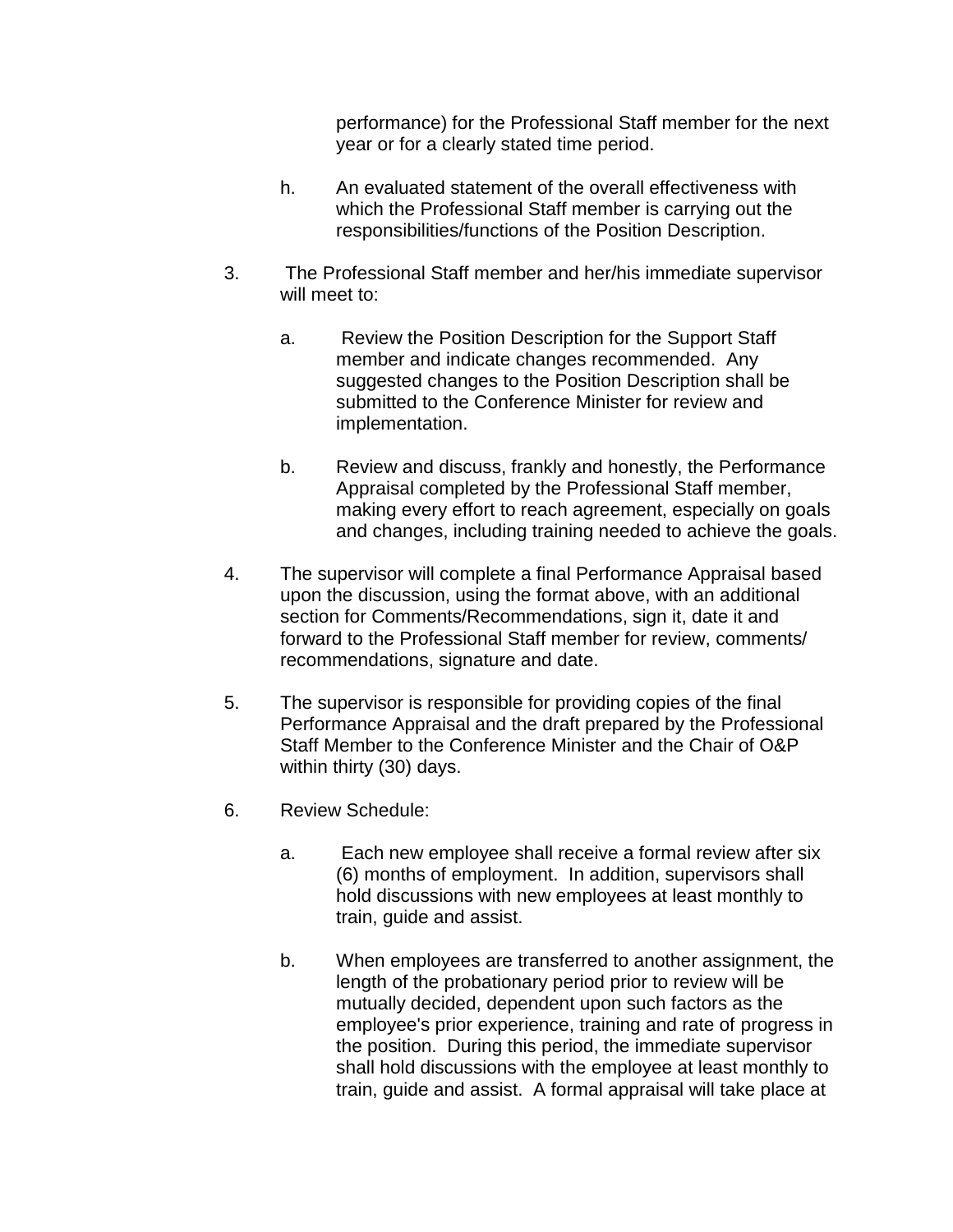the end of the probationary period.

- 6. If there is any doubt that Professional Staff members should continue in the position:
	- a. The immediate supervisor will meet with the Professional Staff members and specifically discuss areas of unsatisfactory performance and improvement goals to be achieved by a specified date.
	- b. The supervisor will prepare and sign a Memorandum of Record of the discussion.
	- c. The Professional Staff members will be provided an opportunity to comment on the Memorandum for Record and will sign it.
	- d. Dates of signature will be indicated.
	- e. Copies of the Memorandum of Record will be provided by the Supervisor to the Professional Staff member, the Conference Minister and the O&P Chair.
	- f. The immediate supervisor is responsible for effective followup action and will keep the Conference Minister and the O&P Chair informed of planned and completed follow-up.

## **XXVIII. GRIEVANCE PROCEDURE**

## **A. PROFESSIONAL STAFF POLICY AND PROCEDURE**

When a professional staff employee has a grievance, it will be addressed in the following steps:

- 1. The employee is encouraged to negotiate the grievance with his or her immediate supervisor for resolution.
- 2. In the event that the grievance cannot be satisfactory resolved through negotiation with the immediate supervisor, the employee shall appeal to the Conference Minister for resolution of the grievance within 30 days of its occurrence.
- 3. If the grievance fails to be resolved through either Steps #1 and #2 above, the employee shall appeal directly to the O&P for resolution of the grievance. Within 90 days of the application, two members of O & P (preferably the chair and one other), the President of the Board and the Conference Minister will meet with the employee and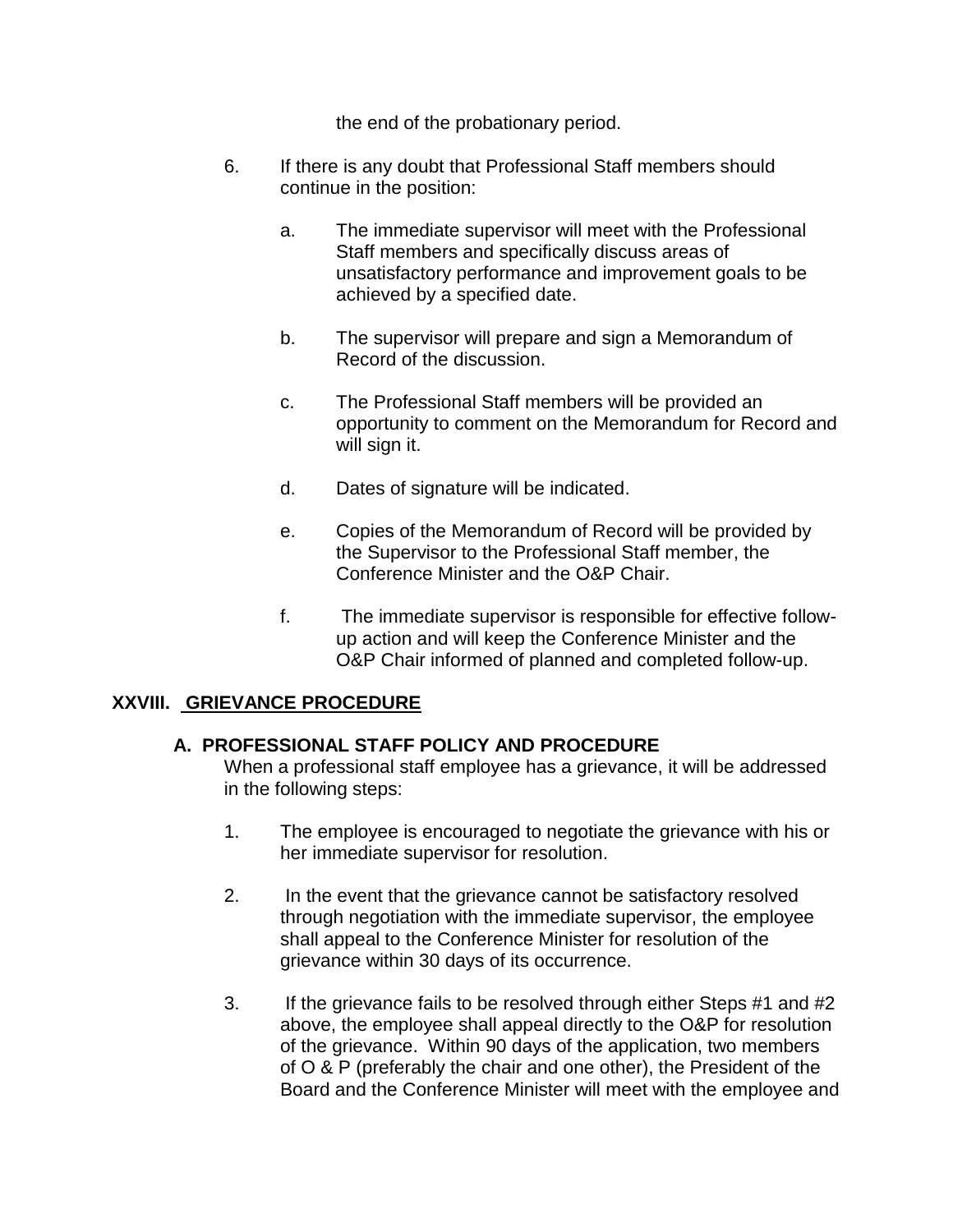resolve the grievance.

- 4. If it is determined that the grievance cannot be resolved, O&P, on behalf of the Board, will initiate the termination policy, as outlined in Section XXX. B3.
- 5. At each step of this grievance procedure, the failure of an employee to proceed to the next step within the time limit set forth shall be deemed to be acceptance of the decision previously rendered and shall constitute a waiver of any future appeal concerning the particular grievance.

## B. MINISTRY STAFF POLICY AND PROCEDURE

When a member of the ministry staff has a grievance, it will be addressed in the following steps:

- 1. The employee is encouraged to negotiate and resolve the grievance with the individual or group most directly involved with oversight of the employee (i.e., the Conference Minister or O&P).
- 2. In the event that a grievance by an Associate Conference Minister cannot be satisfactorily resolved through direct discussion with the Conference Minister, he/she may appeal to the O&P within 30 days of the alleged grievance for resolution of the grievance. Within 30 days of this appeal, the Chair plus two other members of O&P shall meet with the Associate Conference Minister and the Conference Minister to resolve the grievance.
- 3. In the event of a grievance by an Associate Conference Minister that cannot be satisfactorily resolved by O&P, the employee may appeal to the Board of Directors. Within 30 days of this appeal, the President, plus four other members of the Board of Directors who are not on O&P, shall meet with the employee and the Chair of O&P to resolve the grievance. There is no further appeal.
- 4. If it is determined that the grievance cannot be resolved, O&P, on behalf of the Board, will initiate the termination policy, as outlined in Section XXX. B2b.
- 5. At each step of this grievance procedure, the failure of an employee to proceed to the next step within the time limit set forth shall be deemed to be acceptance of the decision previously rendered and shall constitute a waiver of any future appeal concerning the particular grievance.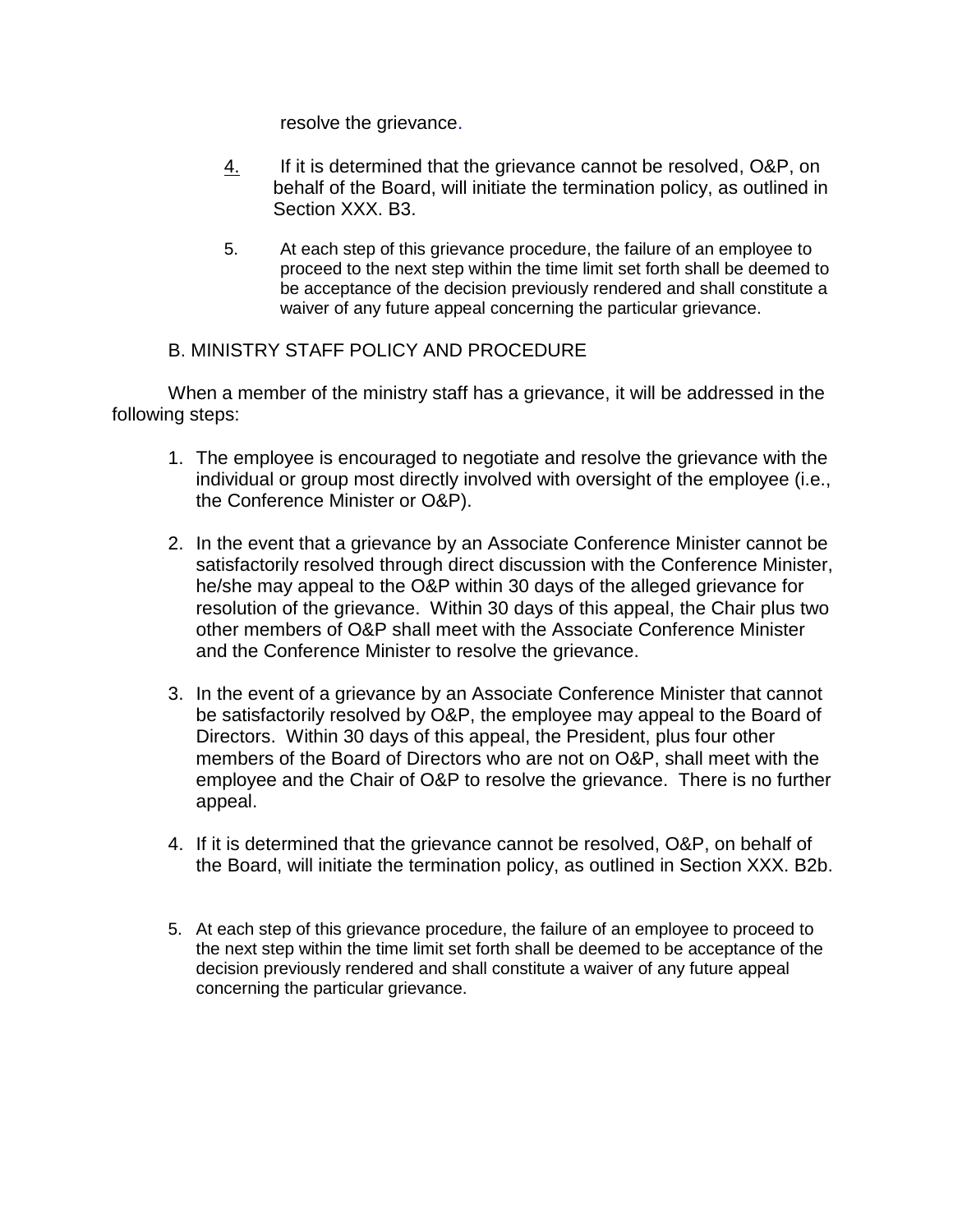## **XXIX. DISCIPLINARY ACTION OR PROBATION**

## **A. POLICY**

All employees of the CAC are expected to conduct themselves in accordance with applicable laws, regulations, policies and generally acceptable work behaviors. Employees in supervisory positions should set an example by their own conduct, attitude, and work habits. Disciplinary measures are to be assessed for unacceptable conduct in a consistent and fair manner.

## **B. Procedure**

- 1. Disciplinary actions shall be considered as constructive procedures for the purpose of correcting inappropriate work behavior. Therefore, in most instances, disciplinary actions should consist of the least severe action to accomplish this purpose. Employees may have a co-worker present during a discipline related meeting, as an observer.
- 2. Reasons for disciplinary action for unsatisfactory performance may include, but are not limited to:
	- a. Failure to adhere to policies and procedures
	- b. Repeated unexcused or excessive tardiness or absence
	- c. Failure to meet effectiveness and productivity standards
	- d. Unsatisfactory performance evaluations
- 3. Disciplinary actions shall be administered on a uniform basis throughout the CAC. However, each offense must be judged on a case-by case basis and consideration given to the employee's past record, including documented performance appraisals.
- 4. In cases involving the Professional Staff, the Conference Minister shall determine such actions and shall report them to the President and the Chair of O&P.
- 5. In cases involving the ministry staff, the Conference Minister, the President and the Chair of O&P shall determine these actions. Such actions will be reported on a timely basis to the O&P Working Group.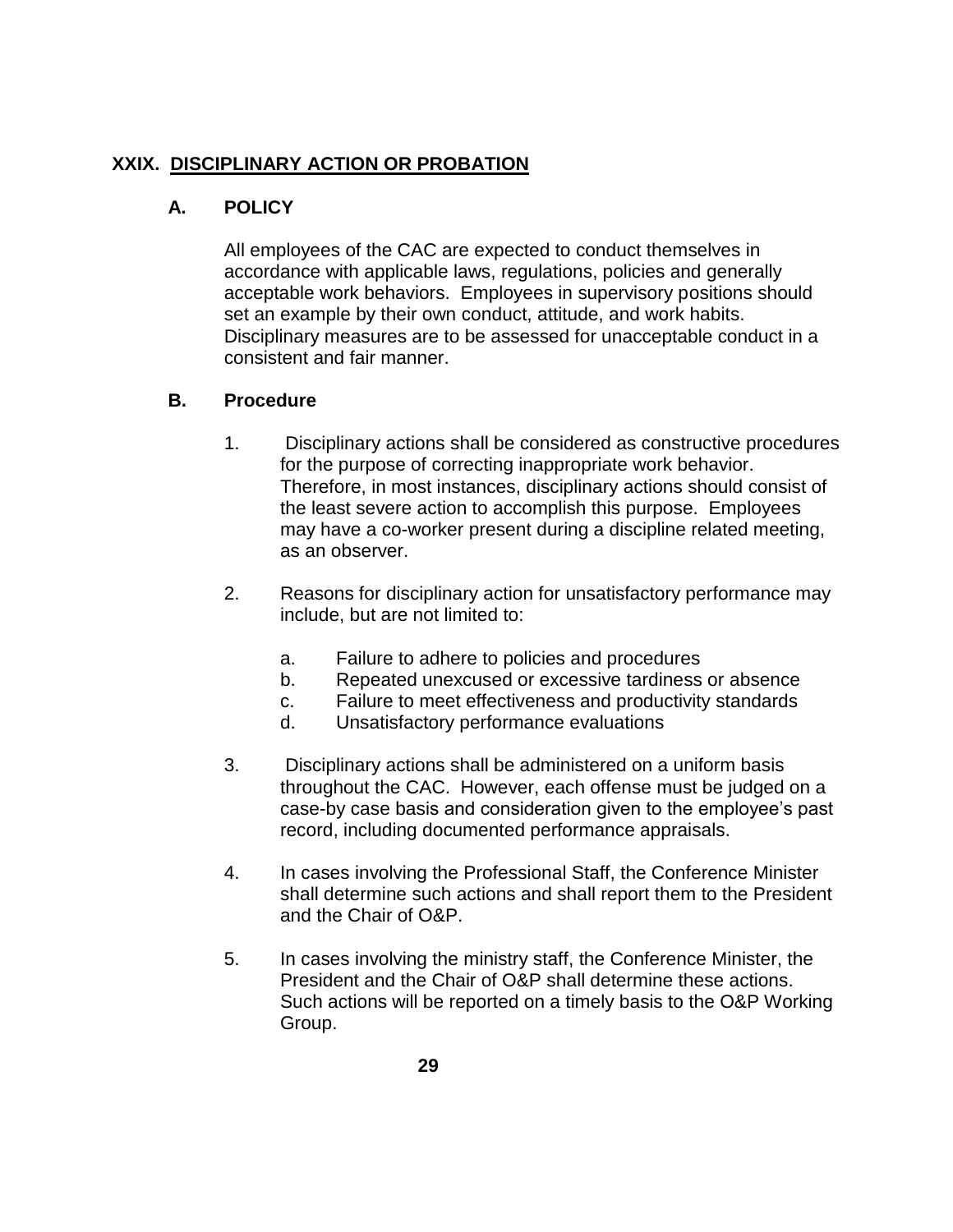6. If an employee refuses to participate in discipline-related proceedings or to sign off on the final decision, that employee's employment shall be terminated.

## **XXX TERMINATION**

## **A. POLICY**

The Conference recognizes that there will be occasions when employees shall need to terminate their employment, and occasions when the Conference shall need to terminate employment of individual employees.

## **B. PROCEDURE**

Termination of Ministry Team Members is specifically covered in the CAC Bylaws. This Manual specifically covers professional staff.

- 1. The Conference Minister
	- a. Should the Conference Minister desire to resign the office, at least ninety (90) days notice shall be given to the Board**.**
	- b. Upon the recommendation of the Board of Directors, the Conference may remove the Conference Minister from his/her office in a regular or specially called business session.
		- 1. The notification shall include the proposed action and the proposed date for the termination to be effective.
		- 2. Removal shall be by a two-thirds vote of those present and voting at the meeting.

## 2. Associate Conference Ministers

- a. Should an Associate Conference Minister desire to resign the office, at least ninety (90) days notice shall be given to the Board of Directors.
- b. An Associate Conference Minister may be removed from office by two-thirds (2/3) vote of the Board of Directors.
	- 1. Such action shall be taken upon the recommendation of the O&P Working Group and the Conference Minister.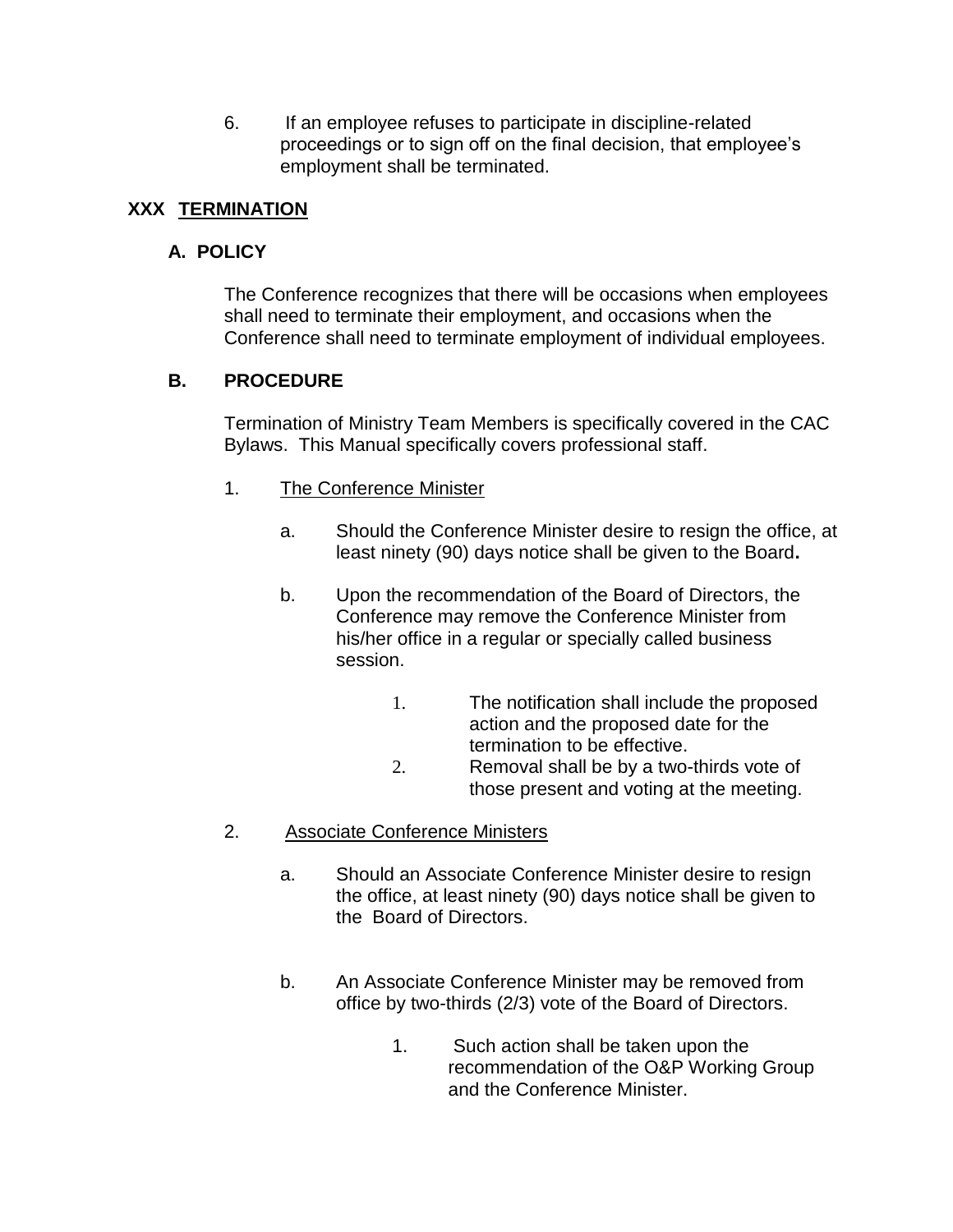2. The proposed action shall also specify the proposed date for the termination to be effective. Notice of the grounds for termination must be given to the employee involved at the time the board is notified that a termination will be considered.

## 3. Professional Staff

## a. Categories of Termination

- i Resignation is a voluntary, permanent separation initiated by the employee.
- ii A reduction in force is a separation initiated by the Board of Directors because of a reorganization or financial situation.
- iii Release is a permanent separation initiated by the Conference Minister due to the employee's inability to perform satisfactorily the duties of the position.
- iv Discharge is a permanent separation initiated by the Conference Minister for cause.
- b. If an employee is resigning, the Conference Minister shall be given, in writing, two weeks notice of the employee's intention to terminate employment. If two weeks notice is not given, then the unused vacation shall not be paid when found appropriate under the circumstances by the Conference Minister.
- c. When an employee is to be released, the Conference Minister will notify the employee in writing at least two weeks in advance of the date of termination of employment.
- d. In the event the Conference Minister determines that the needs of the Conference are best served by immediate discharge of an employee, the Conference Minister is authorized to terminate employment without giving the two weeks notice.